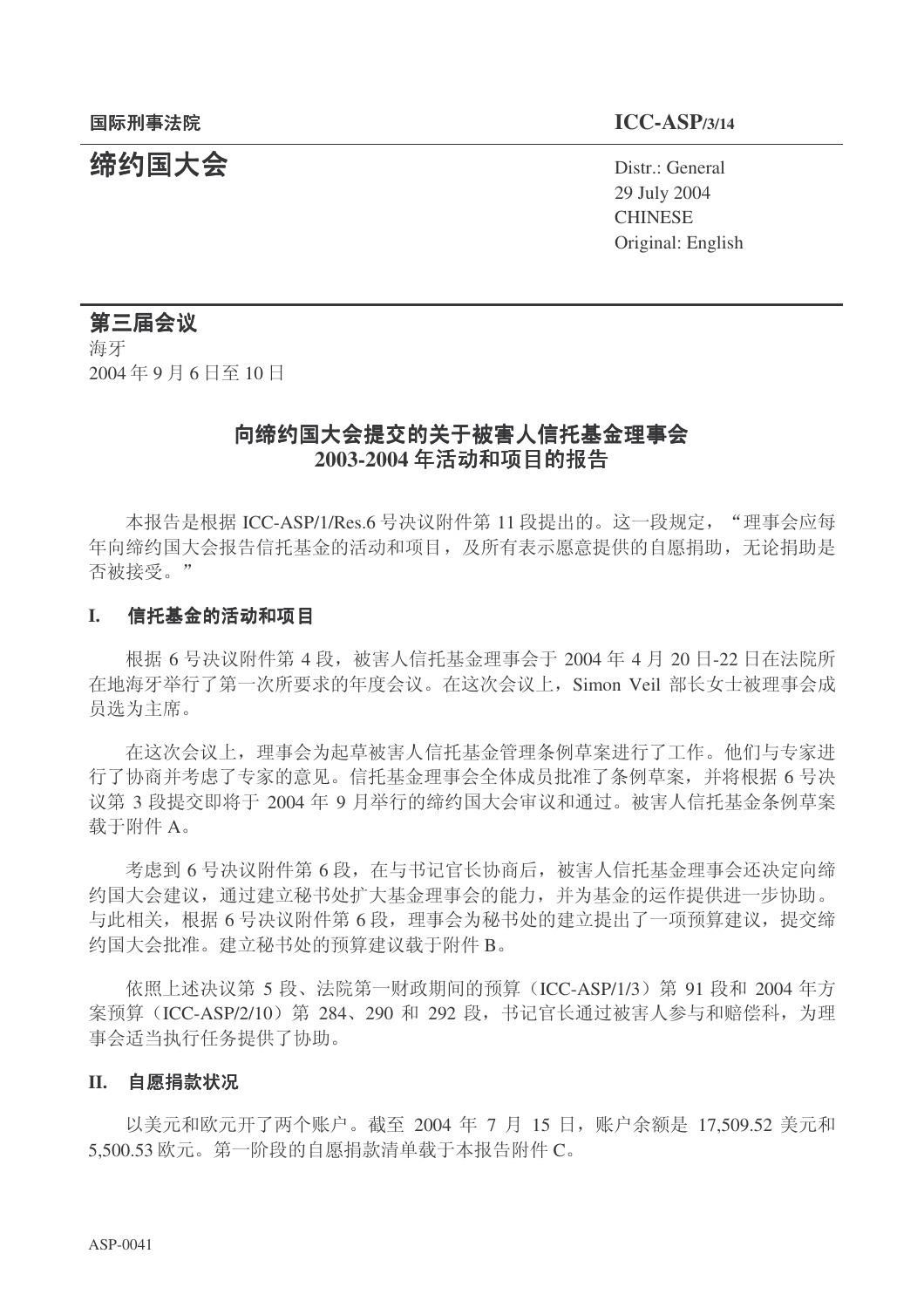理事会认识到为自愿捐款进行募捐活动十分重要,可以使信托基金有效地援助法院管辖 权内的犯罪的被害人及其家属。此外,理事会成员鼓励各国向信托基金捐款,因为这对完成 基金的任务是至关重要的。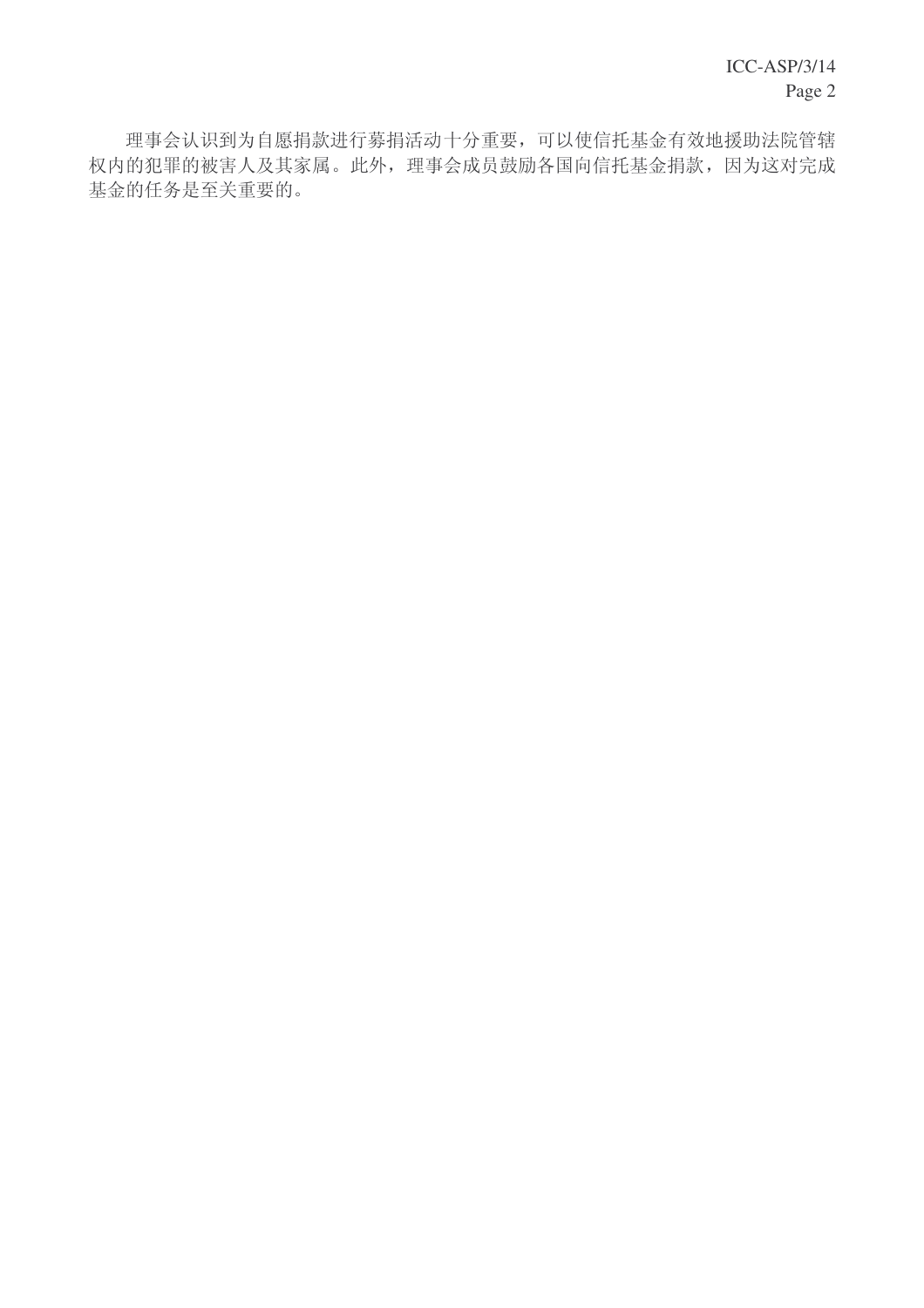## **附件 A**

# 被害人信托基金条例草案

### 被害人信托基金理事会第一次会议 2004年4月20日-22日, 荷兰, 海牙

#### 条例草案

### 导言

这些条例制定载于下列文件与被害人信托基金有关的条款:《罗马规约》第79条: 《程序和证据规则》规则 98; 缔约国大会关于设立援助法院管辖权内的犯罪的被害人及其 家属的信托基金的6号决议和缔约国大会关于援助被害人的信托基金理事会成员提名和选举 程序的7号决议。

这些条例还进一步制定6号决议所设立的信托基金的管理标准,供缔约国大会批准。这 一文件的英文文本和法文文本均为最后文本,具有同等效力。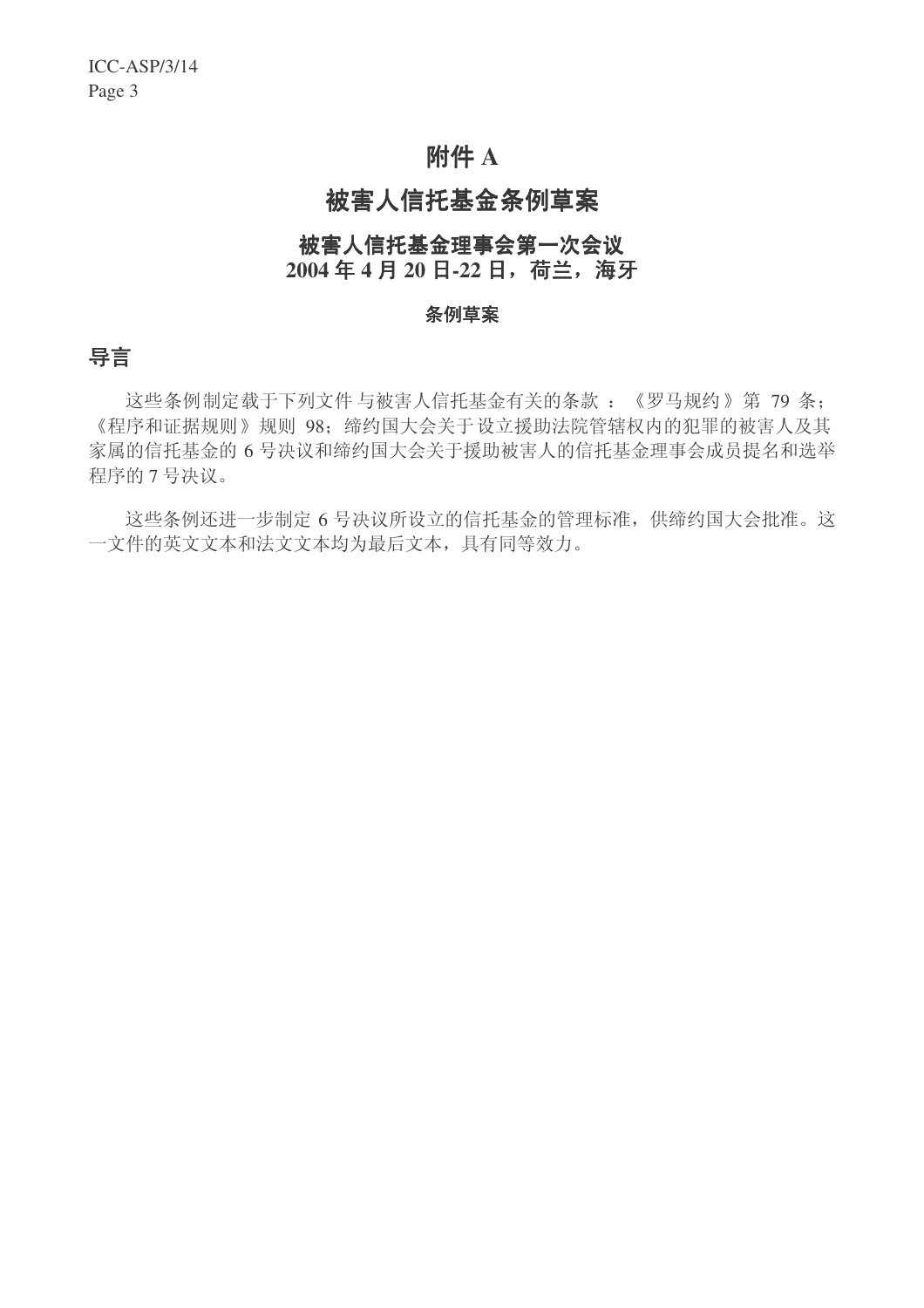# 被害人信托基金条例

### 第一部分 信托基金的管理和监督

第一章 理事会

### 第一节 选举理事会主席

1. 主席将由理事会成员的绝对多数选举产生。主席的任期到他/她各自作为理事会成员的 任期结束为止。他/她可连选连任一次。如果主席因故不能出席某次会议或在某次会议的一 段时间不能出席, 他/她可指定另一名理事会成员代替他/她的职位。如果主席不能履行他/她 的职能, 应选举一位新主席完成余下的任期。

2. 主席应负责协调理事会的工作。

### 第二节 会议

3. 理事会至少每年在法院所在地举行一次例会。

4. 必要时,理事会可举行特别会议,主席将确定每次这样的特别会议开始的日期、会期和 地点。特别会议可以面对面开会或以电话、网络或电视会议的形式举行。

5. 主席将决定理事会例会和特别会议的暂定议程。主席可接受理事会其他成员、缔约国大 会秘书处、书记官长和/或信托基金秘书处("秘书处")关于议程项目的建议。任何建议 列入议程的项目均应附上说明性备忘录,而且如果可能,附上基本文件或决定草案。所有材 料应提前分发给理事会成员,而且如果可能至少在会议召开前一个月分发。任何一次会议的 暂定议程应在会议开始时提交理事会供审议和通过。

6. 主席将主持每次会议。

7. 书记官长应以顾问身份参加理事会会议。信托基金秘书处的成员也可出席理事会的会 议。

8. 理事会可酌情根据《缔约国大会议事规则》第 42 条, 邀请有相关专业知识的其他人参 加特定会议,并就讨论的任何问题作口头或书面发言和提供情况。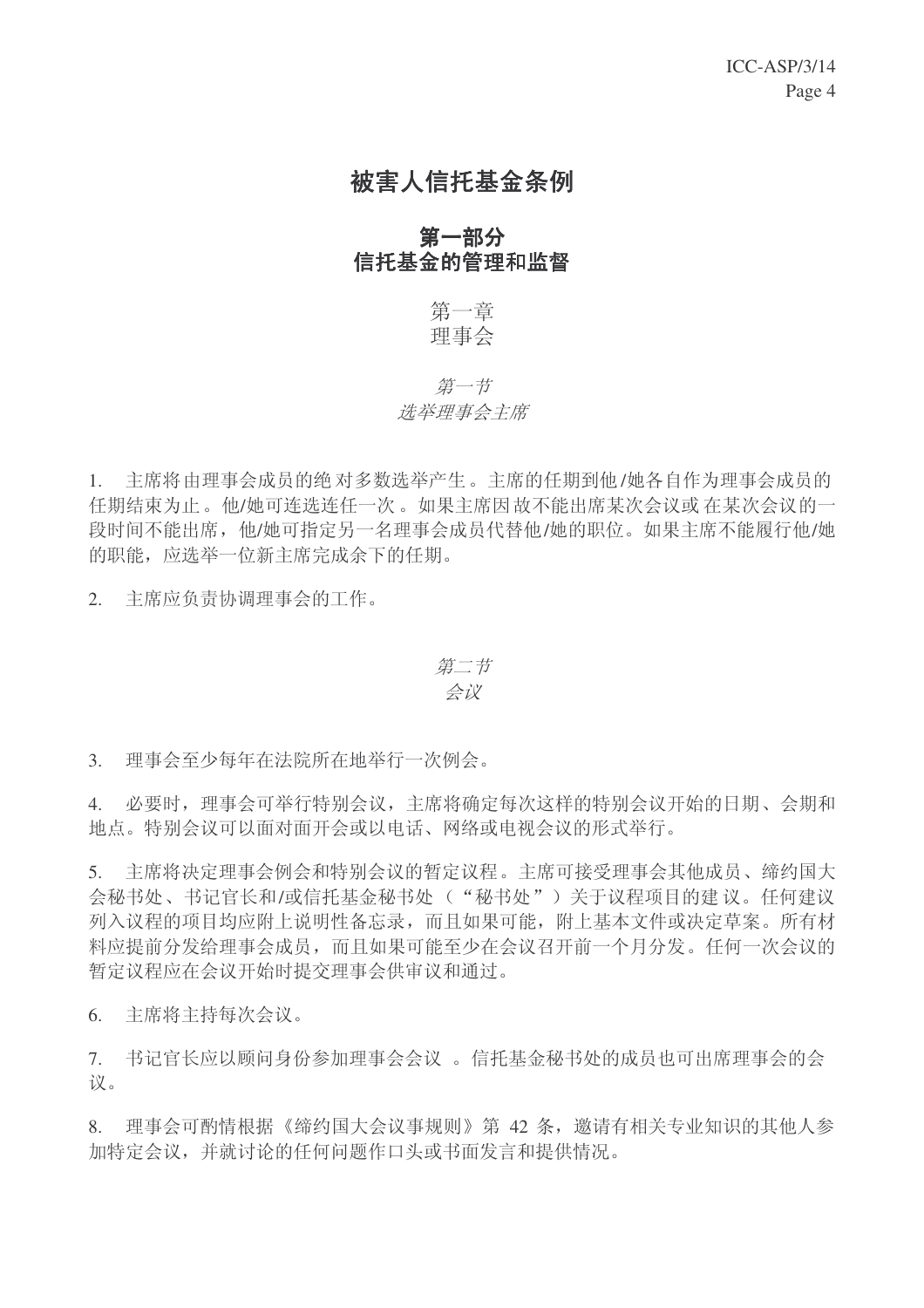ICC-ASP/3/14

Page 5

9. 作为一般规则,理事会应举行非公开会议,除非理事会另有决定。理事会的决定应视机 密程度予以公开,而且应尽量传达给受益人、有关国家和执行伙伴。理事会会议结束时,主 席可通过其秘书处或必要时通过书记官长发表一份公报。

10. 为了这些规则的目的, 在电话、网络或电视会议期间, 所有与会的理事会成员均被认为 出席了会议。另外,可用电子签名签署某一文件或协定。

11. 理事会的工作语文为英文和法文。

### 第三节

### 理事会的决定

12. 理事会的决定应在面对面的会议以及电话、网络或电视会议的例会或特别会议上做出。 每个理事会成员应有一票表决权。做任何决定时应有大多数成员在场。

13. 应尽量以协商一致做出决定。无法达成协商一致时, 所有决定必须由代表多数理事会成 员参加表决的成员中的多数批准。

14. 如有必要, 在休会期间主席应与秘书处协商做出临时决定。随后, 主席应根据上面第 13 段阐明的程序将这些决定提交理事会批准。

15. 根据缔约国大会关于为援助法院管辖权内的犯罪的受害人及其家属设立信托基金的 6号 决议("6号决议")的第3段,理事会可通过履行其职能所需要的补充准则和程序。这些 补充准则和程序必须与6号决议第3段中规定的"进一步标准"相一致。此外,理事会也可 向缔约国大会建议修改这些"进一步标准"。

### 第四节 理事会的费用

16. 理事会成员以个人身份无偿服务。

17. 理事会的支出将用法院的资金支付。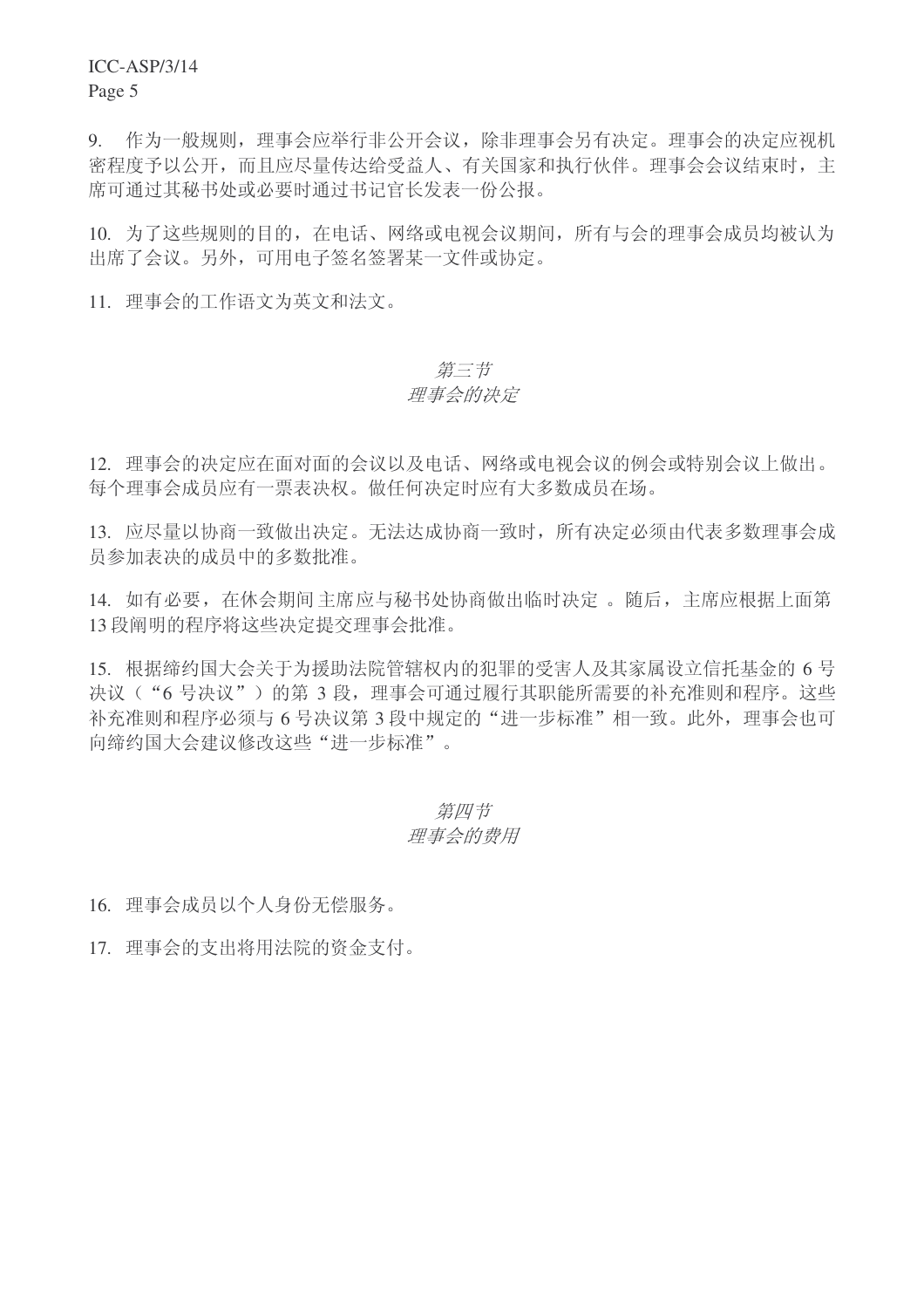### 第二章 秘书处

### 第一节 所在地和成立

18. 将在法院所在地成立信托基金秘书处。秘书处将负责信托基金的日常行政工作,并提供 理事会执行其任务时适当运作所需要的这种协助。

19. 将根据缔约国大会关于设立援助法院管辖权内的犯罪的被害人(即《程序和证据规则》 规则 85 所界定的被害人, 如是自然人, 还有他们的家属) 基金的决议附件第 6 段, 成立秘 书处。

### 第二节 秘书处提供报告

20. 秘书处将向理事会定期汇报所讲行的活动。

21. 秘书处独立工作。然而, 秘书处应在接受书记官处协助的所有行政和法律事务上与书记 官长协商。

### 第三节 秘书处的费用

22. 秘书处的基本费用将由法院承担。如果缔约国大会决定扩大秘书处的能力, 包括任命一 名执行主任, 缔约国大会可考虑将这一扩充的费用划归由信托基金累积的自愿捐款支付。

### 第二部分 接受咨金

### 第一章 基本考虑

23. 理事会应通过各种途径确保对信托基金和《程序和证据规则》规则 85 所界定的本法院 管辖权内的犯罪的被害人(如是自然人,还有他们的家属)的境况进行宣传。

24. 信托基金应来自: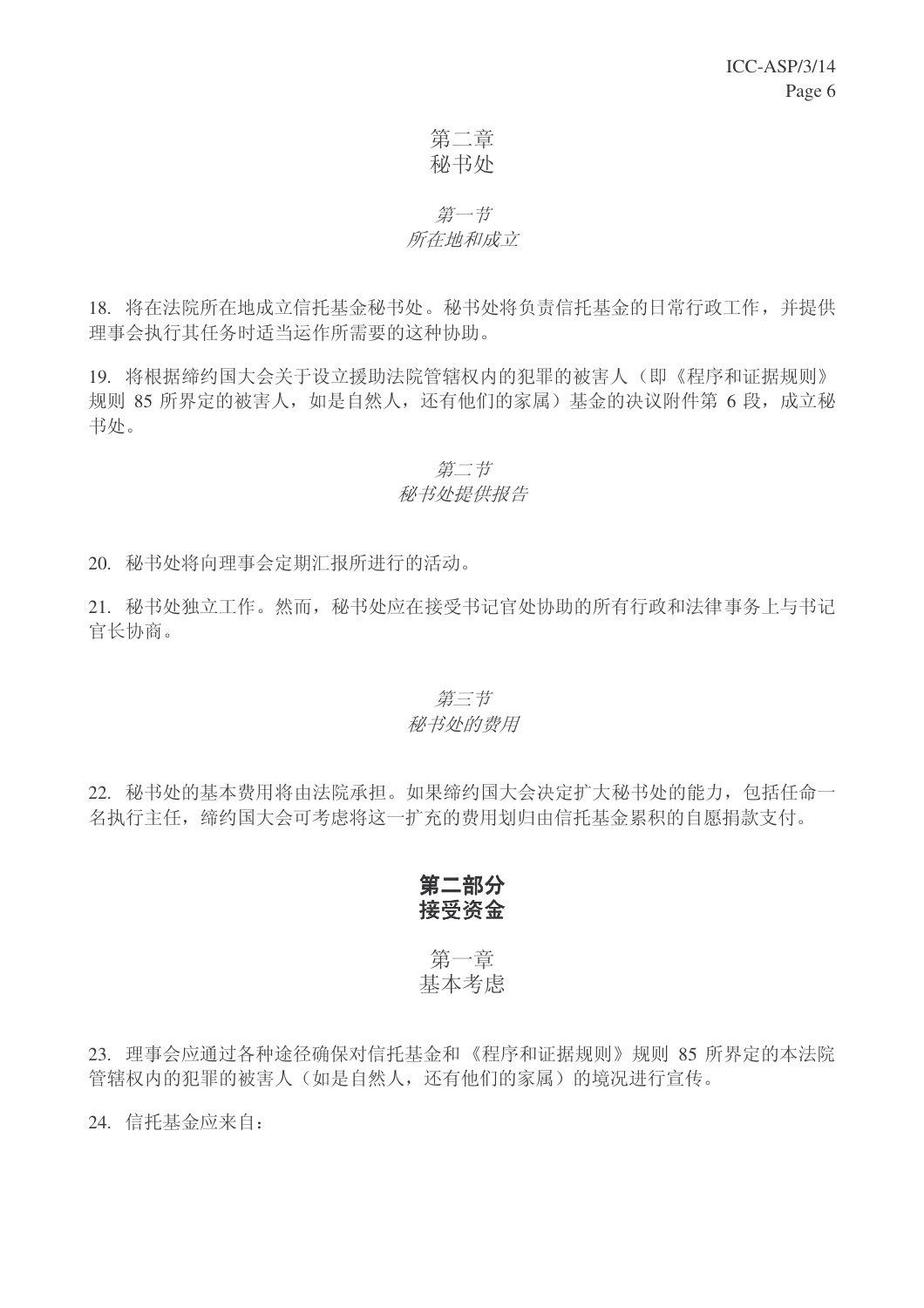ICC-ASP/3/14

Page 7

- (a) 各国政府、国际组织、个人、企业和其他实体提供的自愿捐款, 但须遵守缔约国大会通 讨的有关标准:
- (b) 法院根据《规约》第79条第2款命令转入信托基金的、通过罚金和没收取得的财物;
- (c) 通过法院根据《程序和证据规则》规则 98 下达的赔偿命令所得到的资源:
- (d) 缔约国大会可能决定分配给信托基金的非摊款资源。

# 第二章

## 白愿捐款

25. 在向缔约国大会提交的关于信托基金活动和项目的年度报告中, 理事会每年均应呼吁为 信托基金自愿捐款。

26. 在秘书处的支持下, 理事会应与各国政府、国际组织、个人、企业和其他实体建立联 系, 以为信托基金募集自愿捐款。

27. 理事会应通过关于如何从私人机构募集捐款的准则。

28. 信托基金将接受来自 6 号决议 2(a)款所规定的来源的自愿捐款, 并将记录这些来源和数 额。

29. 理事会应建立能便利核实信托基金所收到的资金的来源的机制。

30. 信托基金可拒绝被认为不符合信托基金的目标和活动的自愿捐款。

31. 自愿捐款中的一部分可由捐助方指定用途, 只要这笔款项按捐助方的要求能使《程序和 证据规则》规则85 所界定的被害人(如是自然人,还有他们的家属)受益。

32. 如果自愿捐款被指定用途,而有关的情势或案件未在法庭提起诉讼,信托基金在征得捐 助方同意后应把这笔捐款划入基总账户。

33. 信托基金应定期审议自愿捐款的性质和水平, 以确保捐款的分配不会导致现有资金和账 户在不同的被害人群体中存在明显不公平的分配。为做到这一点, 理事会可采取具体措施, 以便在不同被害人群体中更公平地分配资金。

### 第三章

### 罚金或没收所得的其他财物

34. 根据《程序和证据规则》规则 148, 理事会将应分庭的要求就转入信托基金的罚金或没 收所得提出书面或口头意见。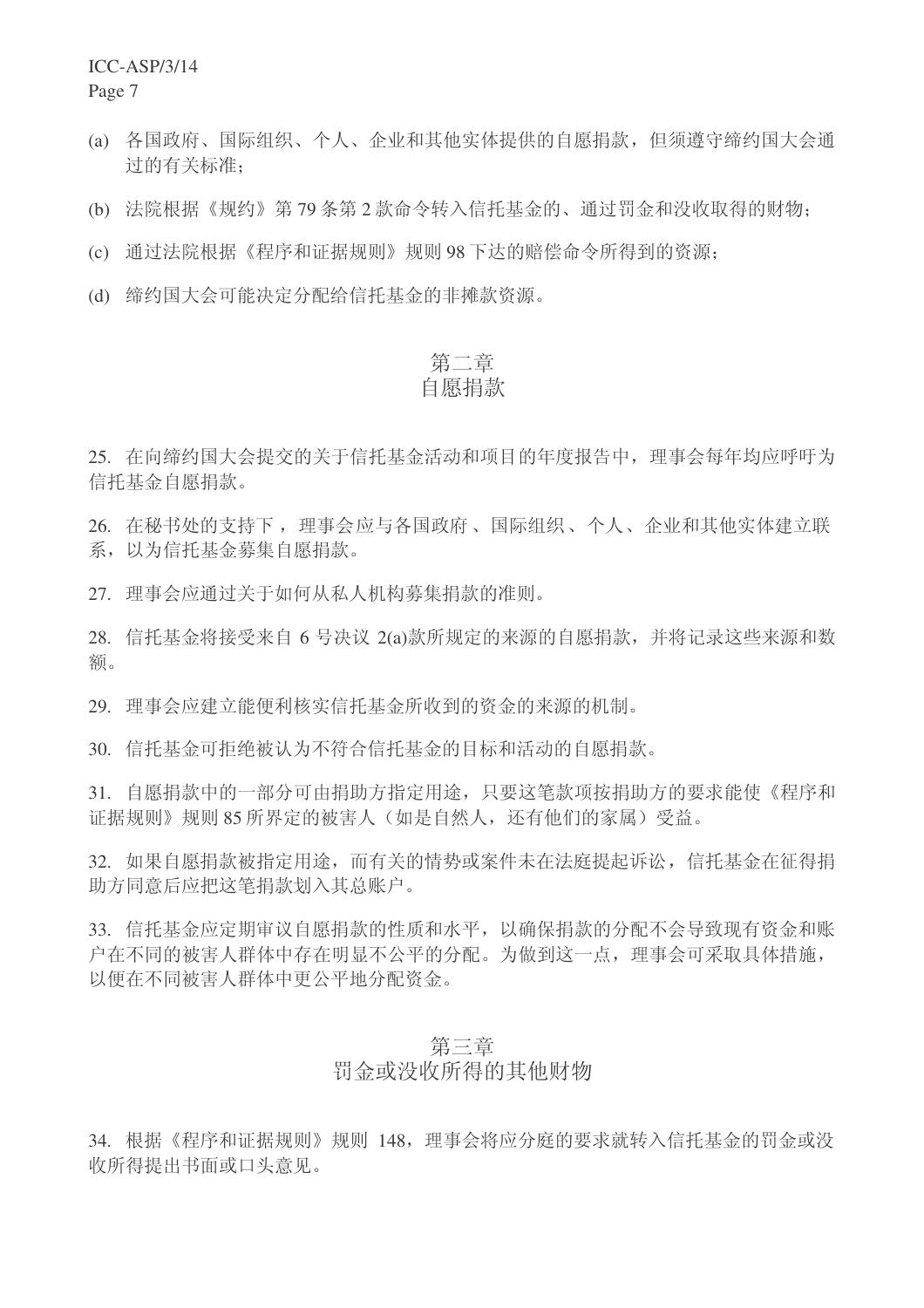35. 根据《程序和证据规则》规则 221, 应院长会议的要求, 信托基金将就财产和资产的处 置和分配提出书面或口头意见。

36. 信托基金将接受所有罚金和没收取得及法院命令转入信托基金的财物。

### 第四章 通过赔偿杂得的资源

37. 信托基金将接受通过赔偿金获得的资源,并将根据《程序和证据规则》规则 98 将这些 资源与其他资源分开。基金应记录资源的来源和所收到的数额,及所附法院命令中关于如何 使用这些资金的规定。

#### 第五章

# 缔约国大会分配的资源

38. 在向大会提交的年度报告中, 理事会可就缔约国大会可能分配给信托基金的除摊款之外 的捐款或其他捐助提出建议。

39. 在缔约国大会未对如何使用摊款之外的捐款或其他捐助做出规定的情况下, 信托基金应 把这些捐款划入其总账户,以援助《程序和证据规则》规则 85 界定的被害人,如是自然 人,还有他们的家属。

### 第六章

### 关于接受资金的运作问题

40. 信托基金应根据《财务条例和细则》细则 108(1)开设银行账户。

41. 信托基金的会计制度应使得资金可以分开, 以便利接受指定用途的捐助, 法院转入的、 并规定了特别用途的罚金和没收所得的财物或通过赔偿金获得的资源。

- 42. 将建立电脑追踪系统, 以使得能对下述方面讲行追踪, 主要是:
- (a) 6 号决议第 2 段规定的资金来源, 包括捐助者的姓名、所在地、地区、捐助日期和数 乱˗
- (b) 所有指定用途的捐助请求, 包括请求的性质, 及最终商定的事项和收到的指定用途的捐 助:
- (c) 收到的所有认捐、认捐的日期和性质、法院的任何后续行动以及实际收到资金的日期:
- (d) 根据限制使用的类别和实际限制规定, 在信托基金内将资金分开: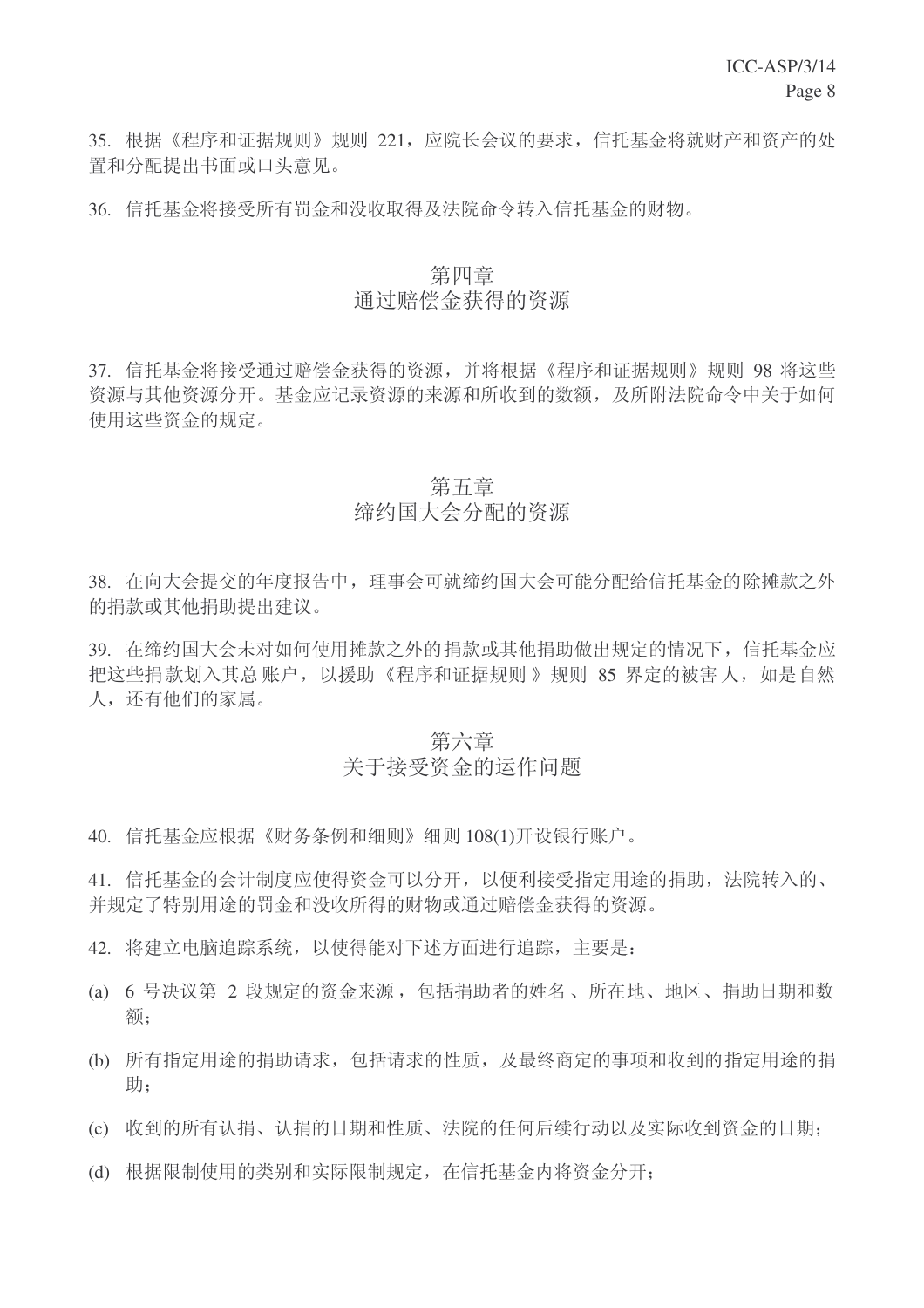ICC-ASP/3/14

Page 9

(e) 按资金来源、分配的性质及受益人列出信托基金分配的所有资源:

- (f) 受益人收到的所有分发的资源按分发日期、受益人收到的日期、如可能或按捐助者的付 款日期列出:
- (g) 所有以赠予组织的方式分发的资源。与主系统分开但链接的一项计划将按受赠方讲行监 测: 受益群体、赠予物品、赠予数额、在赠予合同下的义务、报告的截止日期、核实完 成及取得结果的情况。

43. 秘书处将接受缔约国大会可能决定分配给信托基金的资源。秘书处应记录资源的来源和 收到的数额, 及所附任何关于资金应如何使用的规定。

44. 理事会应向法院通报在接受资金方面的任何困难和延误。

## 第三部分 信托基金的活动和项目

第一章 资金的使用

> 第一节 受益人

45. 信托基金的资源将用来援助《程序和证据规则》规则 85 所界定的、法院管辖权内的犯 罪的被害人,如是自然人,还有他们的家属。

### 第二节 通讨罚金和没收所得财物及赔偿金获得的资源

46. 当依照《规约》第75条第2款或第79条第2款或《程序和证据规则》规则98 第2-4 款 通过罚金或没收所得或赔偿金所获得的资源转入信托基金时, 理事会应根据这些命令中所附 规定或指示, 特别是关于受益人范围及赔偿金的性质和数额的规定或指示, 决定如何使用这 些资源。

47. 如果命令未附带进一步规定或指示, 理事会可根据《程序和证据规则》规则 98, 考虑 法院对正审理的案件所做的任何有关裁判以及特别是依照《规约》第75条第1款和《程序 和证据规则》规则97 所做的裁判, 决定如何使用这些资源。

48. 理事会可从有关分庭寻求如何执行分庭命令的讲一步指示。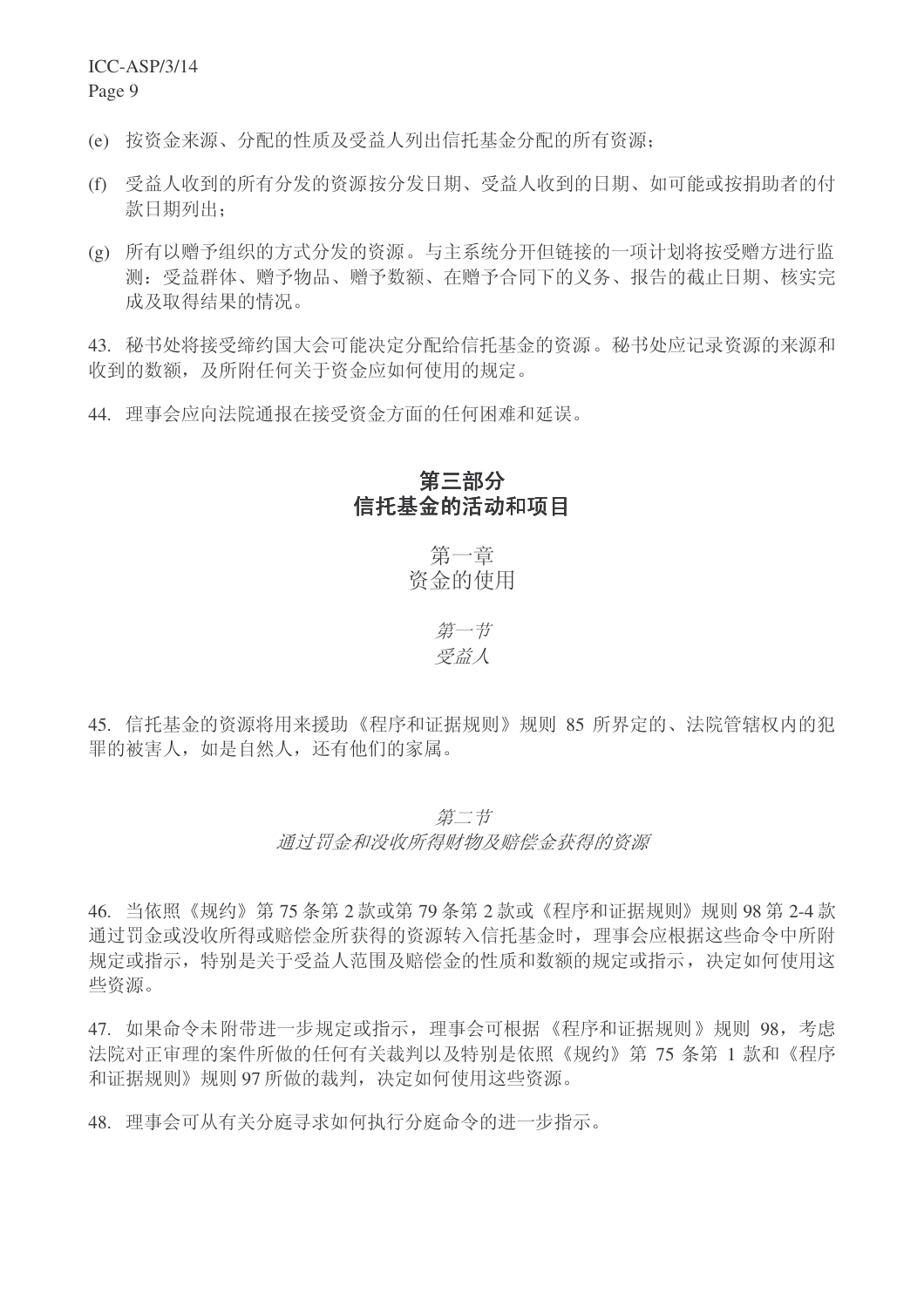49. 通过赔偿金获得的资源只可用于援助《程序和证据规则》规则 98 所界定的、受被定罪 人的犯罪影响的被害人,如是自然人,还有他们的家属。

### 第三节 信托基金的其他来源

50. 为这些规则的目的, 《程序和证据规则》规则 98 第 5 款所规定的"信托基金的其他来 源"指的是除那些通过赔偿金、罚金和没收所得财物所获得的资源之外的资源。

- 51. 信托基金的其他资源将用来援助 《程序和证据规则》规则 85 所界定的犯罪的被害 人 (如是自然人, 还有他们的家属), 由于这些犯罪的结果使他们遭受了身体、精神和/或物 质伤害:
- (a) 当根据《规约》第 75 条第 2 款和《程序和证据规则》规则 98 第 1-4 款,法院直接给被 定罪人下达命令时, 补充通过赔偿金获得的资源:
- (b) 当预审庭根据《规约》第 15 条第 3 款授权开始进行调查时, 或某一情势已由某个国家 或安全理事会转交检察长,而且检察长根据《规约》第53条决定开始调查时,提供身 体或精神康复或物质支持。理事会将决定这一条款的适用性。
- (c) 在特殊情况下, 即当上述情势或案件未受到法院调查或起诉, 因为根据《规约》第 17 条, 对其有管辖权的某一国家已对其讲行了调查或起诉, 或当某一情势或案件由于《规 约》第 53 条 1(c)或 2(c)款阐述的理由未受到调杳或起诉时, 提供身体或精神康复或物 质支持。理事会将要求预审庭决定这一条款的适用性,要考虑被害人的境况和是否存在 国家或国际援助被害人及其家属的计划。

### 第二章 信托基金的活动和项目的执行

### 第一节 一般原则

- 52. 一旦根据第53 段信托基金被认为要启动时, 理事会将只进行这一章所规定的活动。
- 53. 为这些规则的目的, 信托基金将在下列条件下被认为要启动:
- (a) 法院命令

当法院对被定罪人下达赔偿命令和根据《程序和证据规则》规则 98 第 2-4 款命令赔偿 金要存入信托基金或通过信托基金讲行赔偿时。

(b) 必要时经预审庭授权检察官开始一项调查时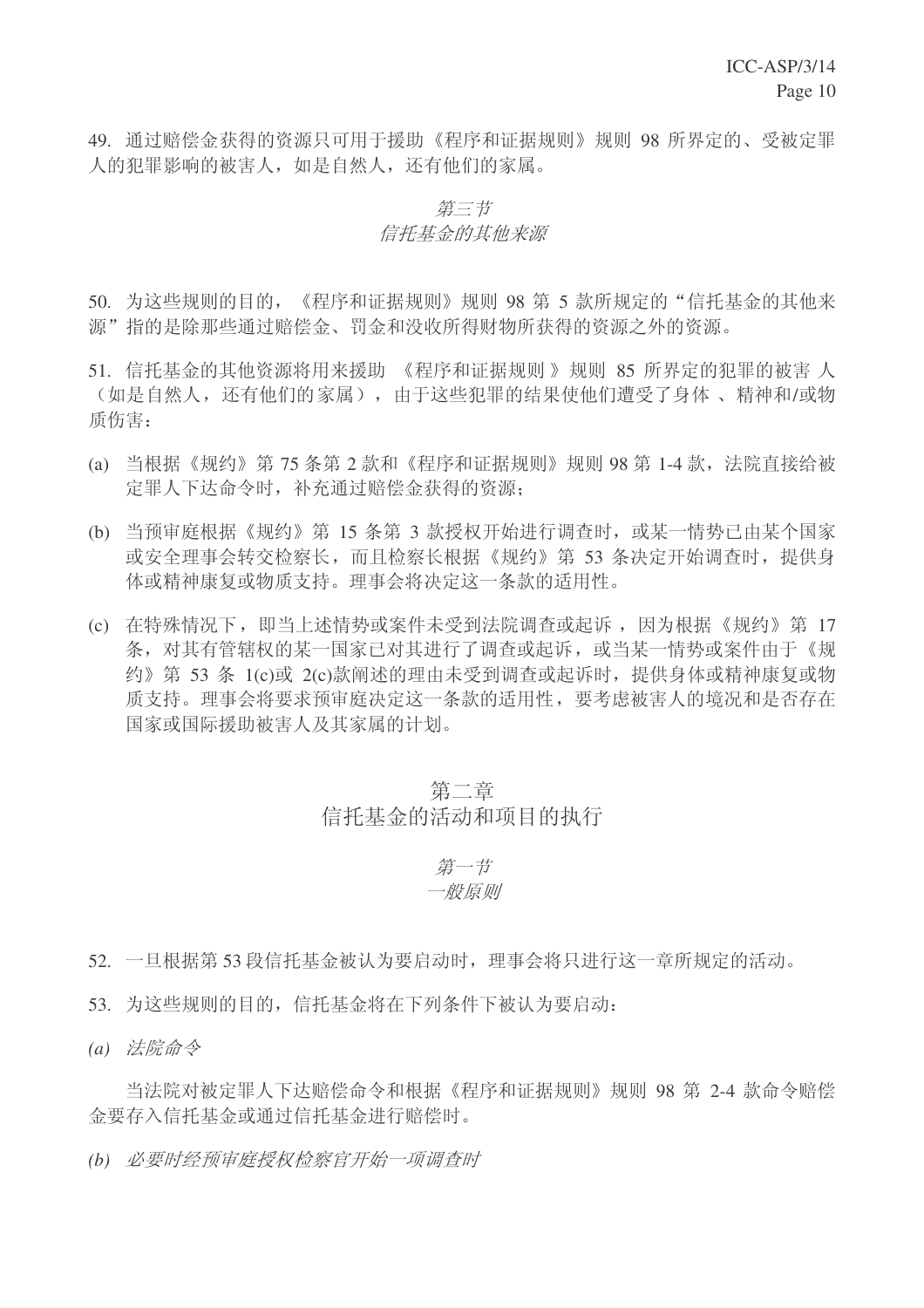ICC-ASP/3/14

Page 11

当预审庭根据《规约》第15 条第3款和第53 条授权开始一项调查时, 或当某一缔约国 或安理会按《宪章》第7 章的规定将某一情势转交检察长,而且检察长根据《规约》第 53 条决定开始调查时。理事会将决定这一条款的适用性。

(c) 预审庭的决定

在特殊情况下, 即某一情势或案件未受到法院调查或起诉, 因为根据《规约》第 17 条 对其有管辖权的某一国家已对其进行了调查或起诉, 或某一情势或案件由于《规约》第 53 条 1(c)或 2(c)款所阐述的理由未受到调查或起诉时, 理事会将要求预审庭决定这一条款的适 用性,要考虑被害人的状况和是否存在国家或国际援助被害人及其家属的计划。

$$
\displaystyle \not\!\!\!\!\!/ \, \dot\!\!\!\!\!/ \, \, \exists \, \vec\tau
$$

#### 外延

54. 一旦根据上面第 53 段启动了信托基金, 理事会主席可通过其秘书处或必要时书记官处 发表一项公报。

55. 公报可根据第 53 段说明理事会活动和项目的基础,并可酌情提供补充信息。可随公报 发出要求自愿捐助的呼吁。

56. 理事会可为筹集自愿捐助进行它认为必要的外延和宣传活动。理事会可在这一事情上请 求书记官长的协助。

#### 第三节

如果理事会的活动和项目因法院的一项决定而发起

57. 当法院根据《程序和证据规则》规则 98 第 2-4 款命令被定罪人将赔偿金存入信托基金 或通过信托基金讲行赔偿时, 秘书处应制定一项执行法院命令的计划草案供理事会批准。

58. 理事会在制定执行计划草案时,可与《程序和证据规则》规则 85 所界定的被害人(如 是自然人, 还有他们的家属) 及其他们的法律代理人协商, 并可与任何有能力的专家和专家 组织协商。

59. 根据法院的命令, 信托基金在决定赔偿金的性质和 /或数额时, 应主要考虑下列因素: 犯罪的性质, 对被害人的特别创伤和证实这些创伤的证据的性质, 以及受益群体的人数和所 在地。

60. 理事会将决定是否用"信托基金的其他来源"补充通过赔偿金获得的资源,并应向法院 说明情况。

61. 信托基金应通讨书记官长向有关分庭提交执行计划草案, 并在必要时就发放赔偿金出现 的任何问题与有关分庭协商。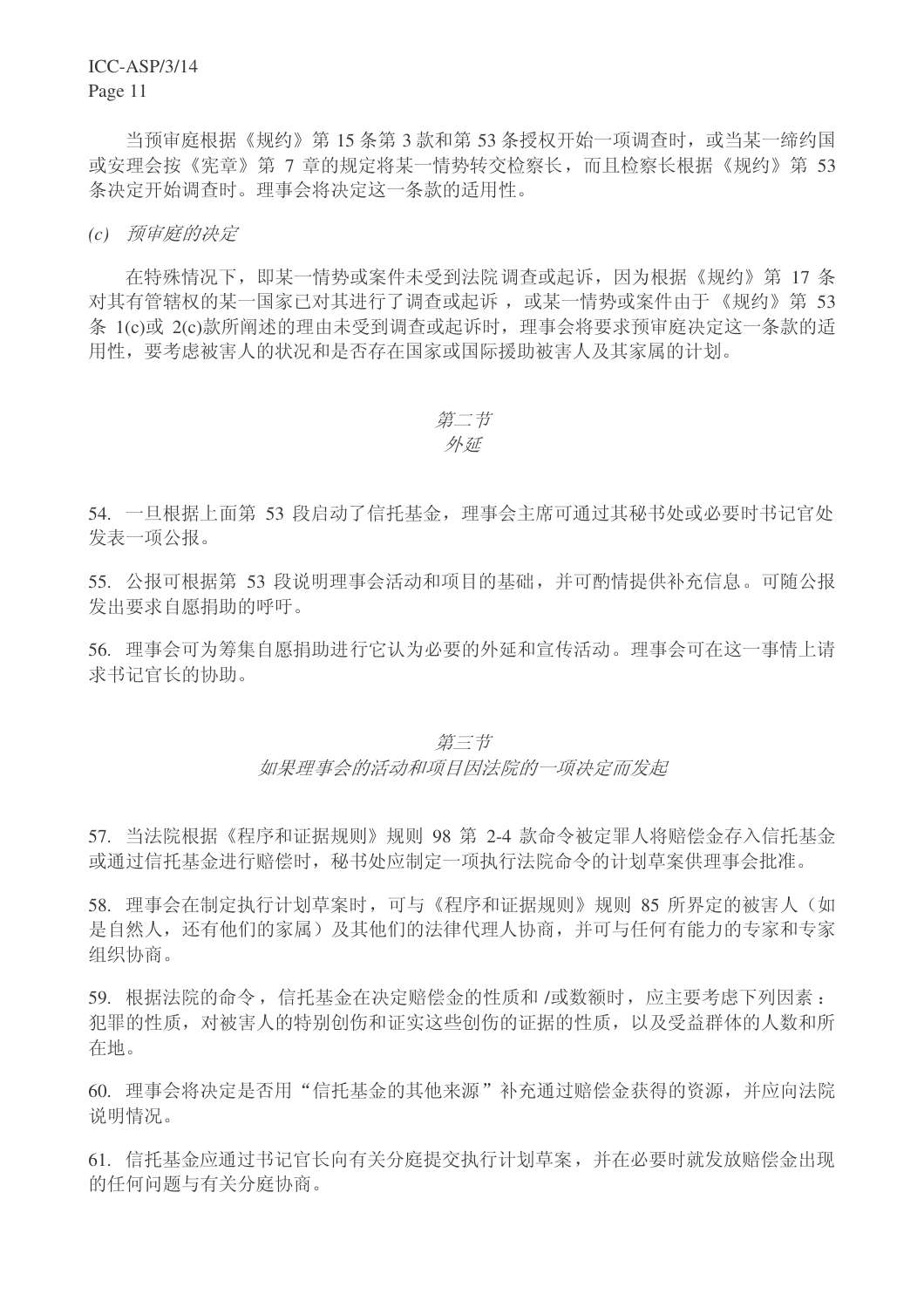62. 信托基金应根据分庭的命令, 向分庭提供发放赔偿金的最新 进展情况。在执行期结束 时, 信托基金应向有关分庭提交最后陈述和财务报告。

#### 第四节

#### 如果信托基金的活动和项目因某项调查的开始或预审庭的决定而发起

63. 从信托基金的活动和项目因检察官开始的一项调查(必要时在预审庭的授权下)而发起 之时起, 或在预审庭应理事会的请求做出决定的特殊情况下, 理事会可用信托基金的其他资 源援助《程序和证据规则》规则85 所界定的被害人,如是自然人,还有他们的家属。

64. 理事会可就可能涉及到的潜在受益人的情况、联系和协助他们的可行性以及提出的任何 分配计划, 与《程序和证据规则》规则 85 所界定的被害人(如是自然人, 还有他们的家 属)及其法律代理人讲行协商。

65. 理事会将决定活动和项目领域的优先重点, 要考虑可用的资源及资源的分发不应造成现 有资金和财物在不同被害人群体中明显不公平的分配。信托基金可请专门解决众多活动和项 目优先重点问题的国际或国家组织提出建议。

### 第三章 依照规则 98(2)给被害人的个人赔偿金

### 第一节 法院确定了每个受益人的情况

66. 当法院根据《程序和证据规则》规则 98 第 2 款命令被定罪人将赔偿金存入信托基金 时, 执行草案应列出赔偿金适用的被害人的姓名和所在地; 如已知(要保密), 信托基金打 算为收集尚缺细节所采取的程序和发放办法。

#### 第二节

#### 法院未确定受益人的情况

67. 如果不知道被害人的姓名和 /或所在地, 或如果被害人的人数使得秘书处不 可能或不大 可能精确地确定这些人, 秘书处应列出如法院命令所规定的、所有有关被害人群体的人口/ 统计数据, 并应列出确定任何尚缺细节的办法供理事会批准。

68. 这些办法可包括:

(a) 使用人口数据确定受益群体人数: 和/或: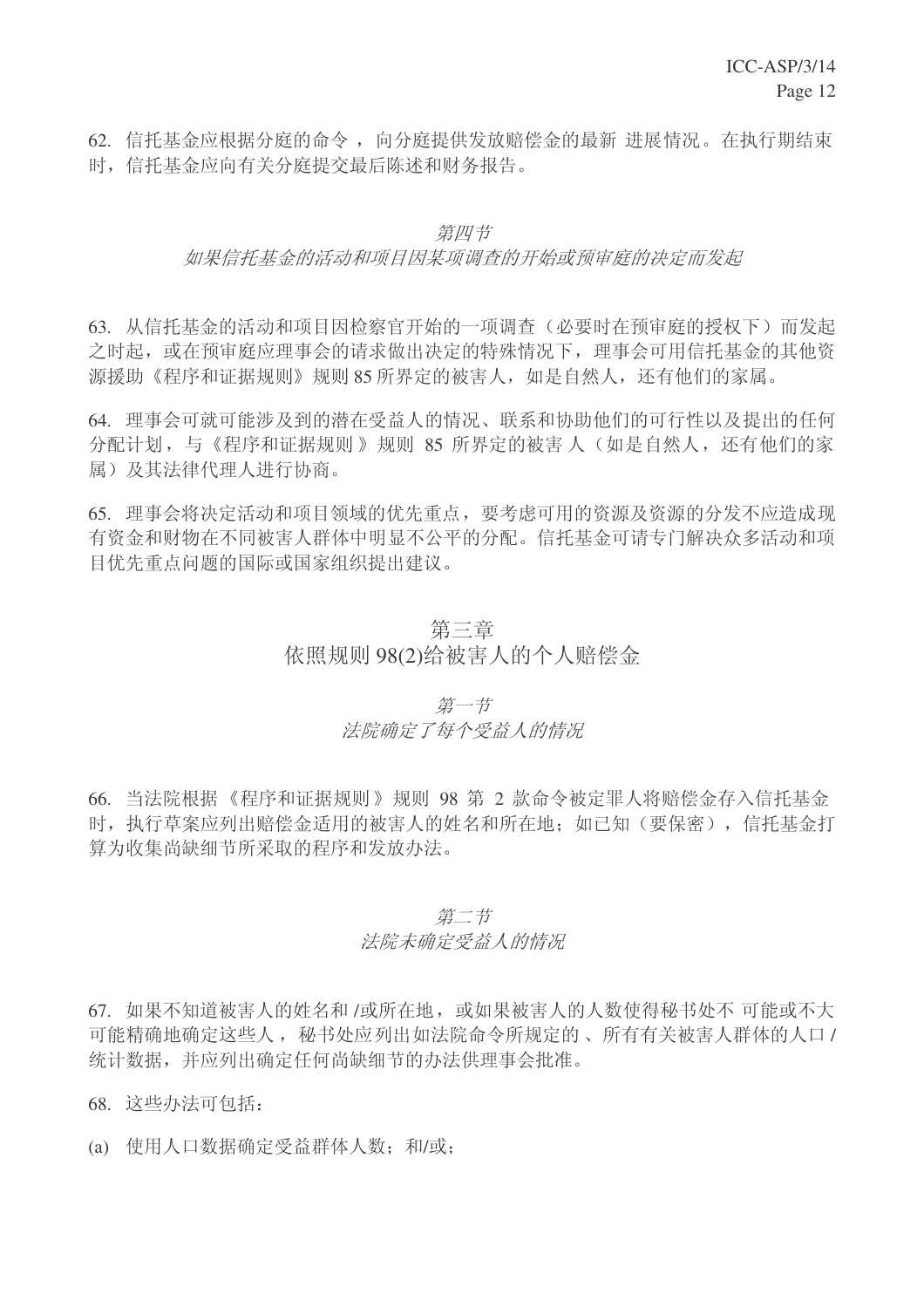ICC-ASP/3/14 Page 13

- (b) 走到这一受益群体中去, 邀请其中在赔偿过程中尚未确认的可能成员向信托基金确认他 们的身份,而且如有必要,可与有关的国家、政府间组织以及各国或国际非政府组织合 作采取这些行动。理事会在考虑被害人的境况和所在地之后,可确定一个接受通信的合 理截止日期。
- (c) 在酝酿这些办法时, 秘书处可与被害人或他们的法律代理人和单个被害人的家属, 以及 有关人士、有关国家及任何有能力的专家或专业组织讲行协商。

### 第三节 核实

69. 秘书处应根据法院命令中规定的原则, 核实任何向信托基金说明身份的人事实上的确是 受益群体中的成员。

70. 理事会应在不违反法院命令中做出的任何规定的情况下, 为核实工作确定证明标准, 同 时要考虑受益群体的实际境况和能得到的证据。

71. 理事会将批准收益人的最后名单。

72. 在考虑了受益人的紧急情况后, 理事会可决定实行分阶段或重点核实和发放的程序。在 这种情况下, 理事会可选择某一被害人群体中的一小部分优先进行核实和发放。

#### 第四节

#### 赔偿金的发放

73. 在考虑了受益人的当前情况和所在地后, 信托基金将决定向受益人发放赔偿金的方式。

74. 必要时, 信托基金可决定利用中间人, 以便利赔偿金的发放, 这样做将会更广泛地接触 受益群体,而且将不会产生任何利益冲突。中间人可包括在受益群体身边工作的有关国家、 政府间组织以及各国或国际非政府组织。

75. 在执行发放计划之后, 秘书处应有程序证实受益人已收到赔偿金。要求受益人以书面或 其他确认方式说明已收到赔偿金,而且这些回复件应由秘书处保留。还应抽查和监测赔偿金 领取情况,以避免不可预见的困难或可能的欺诈或腐败。

### 第四章 依照规则 98(3)给被害人的集体赔偿金

76. 当法院命令被定罪人应通讨信托基金讲行赔偿时,而此时被害人的人数、赔偿范围、形 式和方式使得进行集体赔偿更为合适,根据《程序和证据规则》规则 98 第 3 款,执行计划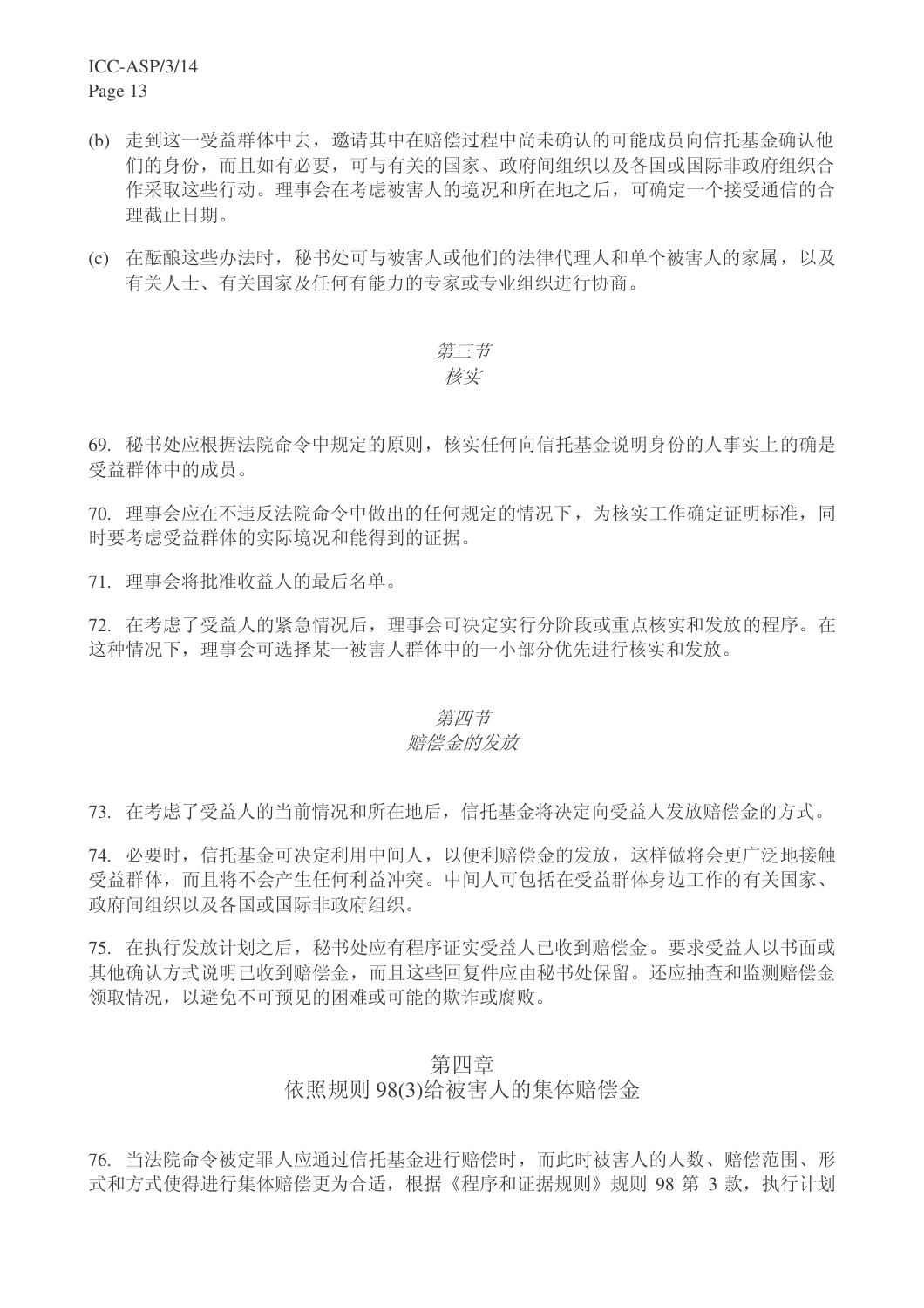草案应规定集体赔偿的确切性质(如法院并未具体说明的)以及执行的方法。在这方面做出 的决定应由法院批准。

77. 理事会可就集体赔偿的性质和执行方法, 与《程序和证据规则》规则 85 所界定的被害 人, 如是自然人, 还有他们的家属, 以及他们的法律代理人协商, 并且也可与任何有能力的 专家或专业组织进行协商。

78. 信托基金可确定中间人或父母, 或请求对赔偿金的发放提出建议。

79. 秘书处应有监测集体赔偿金发放的程序。

#### 第五章

### 依照规则 98(4)给政府组织、国际或国家组织的赔偿金

80. 如法院根据《程序和证据规则》规则 98 第 4 款, 命令被定罪人对某政府间组织、国际 或国家组织的赔偿应通过信托基金进行, 如法院未具体说明, 执行计划草案应 包括下述方 面。

- (a) 有关的组织和它们的有关专业技能概述;
- (b) 有关组织为执行法院命令而将要履行的具体职能的清单:
- (c) 理事会和有关组织之间的谅解备忘录和 /或其他合同条款, 其中要列出作用和责任, 监 测和监督。

81. 在不影响法院全面监督工作的情况下, 秘书处应监督有关组织在执行法院命令方面的工 作。

82. 关于根据规则 98 第 2 款, 对被害人进行个人赔偿及根据规则 98 第 3 款对被害人进行集 体赔偿的规定, 将在话当修改后酌情话用理事会执行规则 98 第 4 款的程序, 这还取决于法 院是否已说明赔偿金是给个人的还是给集体的。

### 第六章 最后条款

### 第一节 修正

83. 这些规则可由理事会经一项决定提出的建议进行修正, 这项决定必须经代表理事会大多 数成员参加投票的成员中的多数批准。建议修正的决定将在面对面的会议及采取电话、网络 或电视会议形式举行的例会或特别会议上做出。理事会做出的修正决定在缔约国大会批准或 否决之前具有暂时约束力。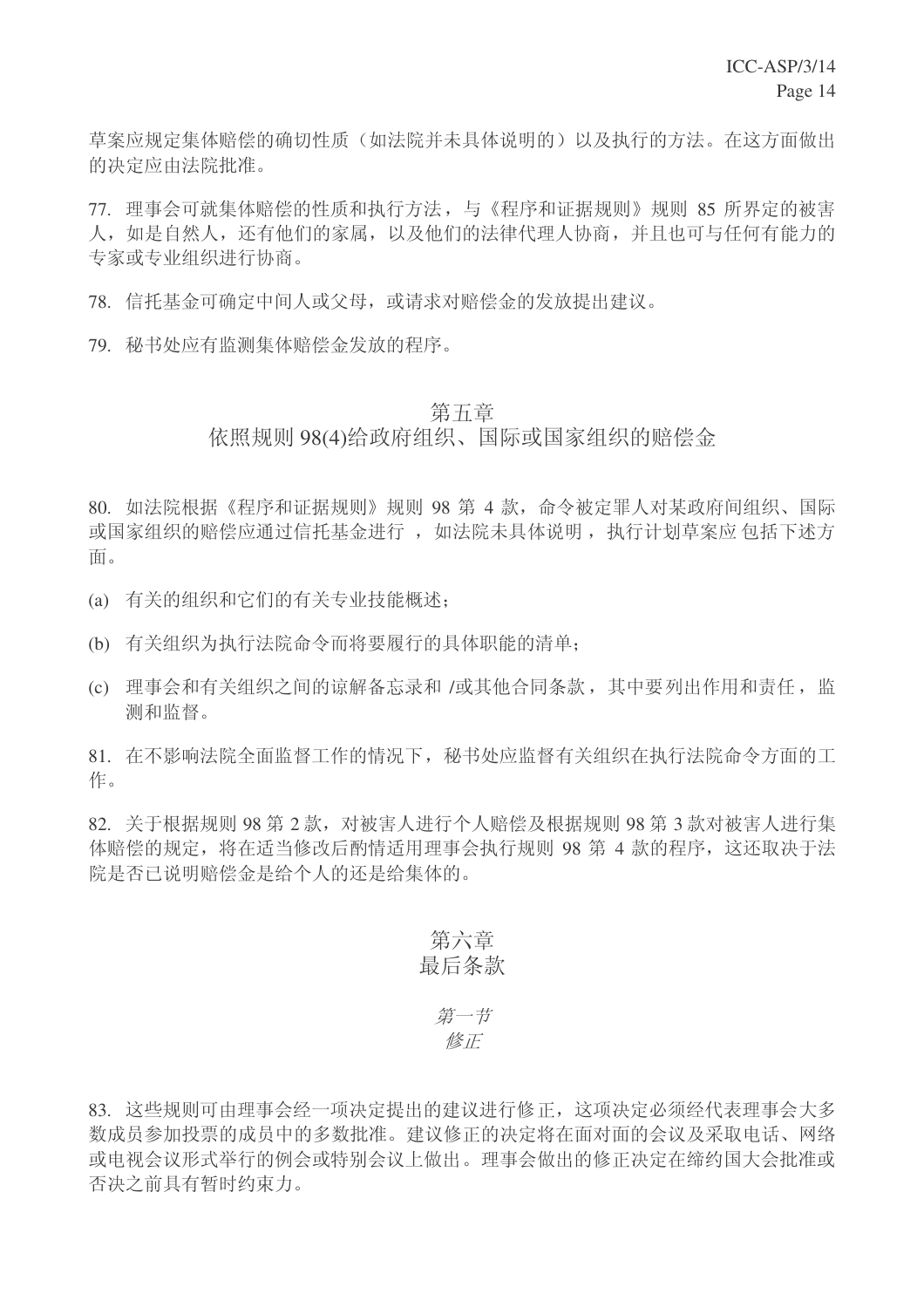ICC-ASP/3/14 Page 15

> 第二节 生效

84. 这些条例将在缔约国大会批准后立即生效。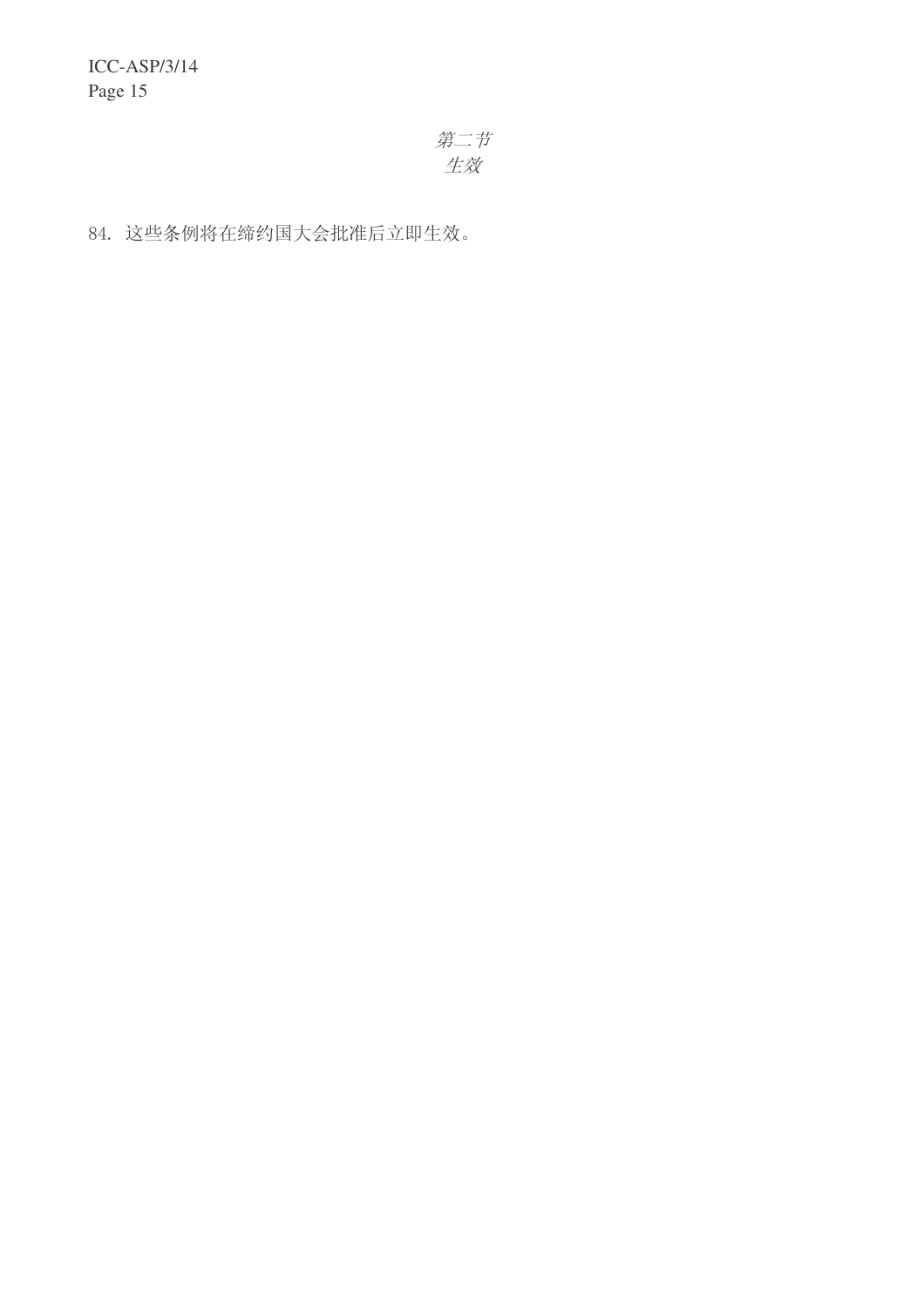### 附件 B

### 关于设立被害人信托基金秘书处的建议

被害人信托基金是依照 《罗马规约》第 79 条, 通过缔约国大会第 6 号决议 (ICC-ASP/1/Res.6) 干 2002 年 9 月 9 日成立的。该信托基金是为了法院管辖权内的犯罪的受害人 及其家属的利益而设立的。信托基金配合法院赔偿职能开展活动,而且当法院将通过赔偿金 取得的资源转给被害人信托基金时, 基金在发放这种赔偿金中将发挥至关重要的作用。

信托基金将向法院报告根据规则 98(2)、98(3)和 98(4)执行法院裁决的情况。对于同依照 规则 98(5)使用自愿捐款有关的那些职能, 信托基金将自行采取行动并直接向缔约国大会报 告。

基金的主要捐助者是其创始机构——缔约国大会。然而, 根据第6号决议第2段, 信托 基金的资金还来自:

(a) 各国政府、国际组织、个人、企业和其他实体的自愿捐款:

(b) 法院根据《规约》第79条第2款命令转入信托基金的、通过罚金和没收取得的财物;

(c) 在法院根据《程序和证据规则》规则98 下达命令后, 通过赔偿金所取得的资源:

(d) 缔约国大会可能决定分配给信托基金的非摊款资源。

为了管理信托基金, 缔约国大会在第二届会议期间的 2003年9月12日(根据 2002年9 月 9 日 ICC-ASP/1/Res.7 号决议) 选出了理事会 。理事会由下列人员组成 : Rania Al-Abdullah 王后陛下 (约旦): Oscar Arias Sánchez (哥斯达黎加): Tadeusz Mazowiecki (波 兰): Desmond Tutu 大主教: Simone Veil (法国)。理事会成员任期三年, 可以连选连任 一次,并且每年在法院所在地举行一次会议。

缔约国大会在第6号决议第7段中,授权理事会"……确定和指导信托基金的活动和项 目及可由信托基金支配的财产和资金的分配。……"此外,根据第 11 段, "理事会应每年 向缔约国大会报告信托基金的活动和项目, 及所有曾表示过的自愿捐助, 无论捐助是否被接 受。"而且根据第12 段, "预算和财务委员会应每年审查信托基金的预算, 并向缔约国大 会提交报告和尽可能妥善地管理信托基金财务的建议。"

为了协助理事会对信托基金讲行日常管理,建议为信托基金设立一个秘书处。

目标

- 成为可将通过法院命令取得的赔偿金发放给被害人的媒介:
- 收集自愿捐款、罚金和没收物:
- 利用上述资源援助法院管辖权内的犯罪的被害人及其家属。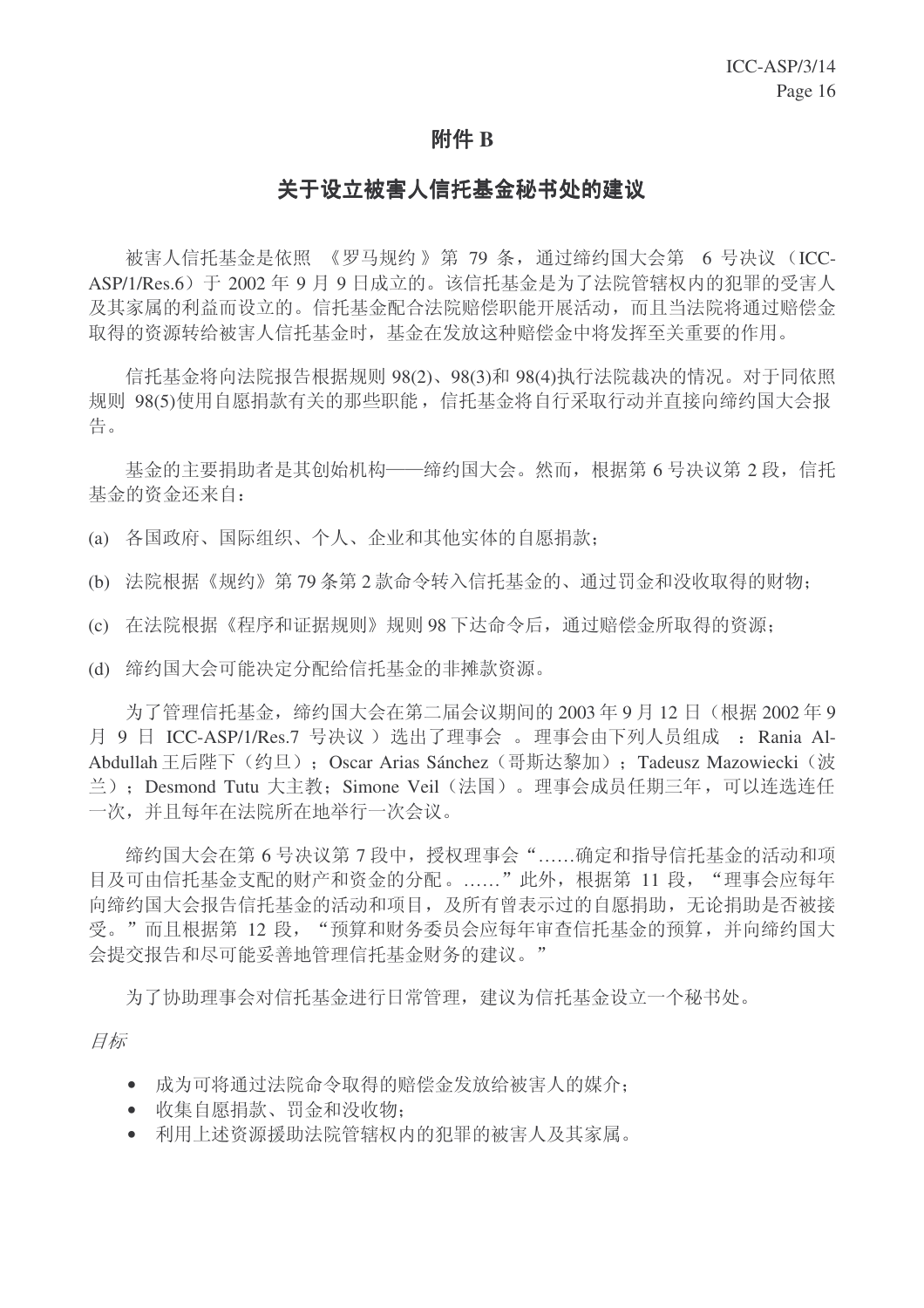ICC-ASP/3/14

Page 17

| 预期成果              | 业绩指标                   |
|-------------------|------------------------|
| 有效地管理信托基金         | • 执行信托基金秘书处确定 的程序; 实   |
|                   | 行对已收资金来源的核实机制;         |
|                   | 执行对所收捐款的记录制度。          |
| 信托基金与法院之间的有效合作    | • 避免重复法院的工作:           |
|                   | • 透明的交流;               |
|                   | ● 执行有效的与法院合作的制度和程      |
|                   | 序:                     |
|                   | 向法院指定的人发放钱款;           |
|                   | • 根据规则 98(4)同政府间组织、国际组 |
|                   | 织或国家组织签订协议。            |
| 筹集足够的资金以使信托基金能够完成 | • 有效地宣传信托基金:           |
| 其使命               | 联系的次数 (例如: 同政府、国际组     |
|                   | 织 、个人 、 企业 及其他实体的联     |
|                   | 系):                    |
|                   | 收到自愿捐款的次数。             |
| 能够作为一个独立的办事机构开展工作 | • 在没有书记官处办公支持的情况下      |
|                   | 有效地管理基金;               |
|                   | • 开发由理事会提出的根据规则 98(5)使 |
|                   | 用资源帮助被害人的项目。           |
| 诱明的管理             | • 定期向理事会提交报告:          |
|                   | 资金来源方面的公开程度;           |
|                   | • 采用避免不同被害人群 体之间分配明    |
|                   | 显不公的标准。                |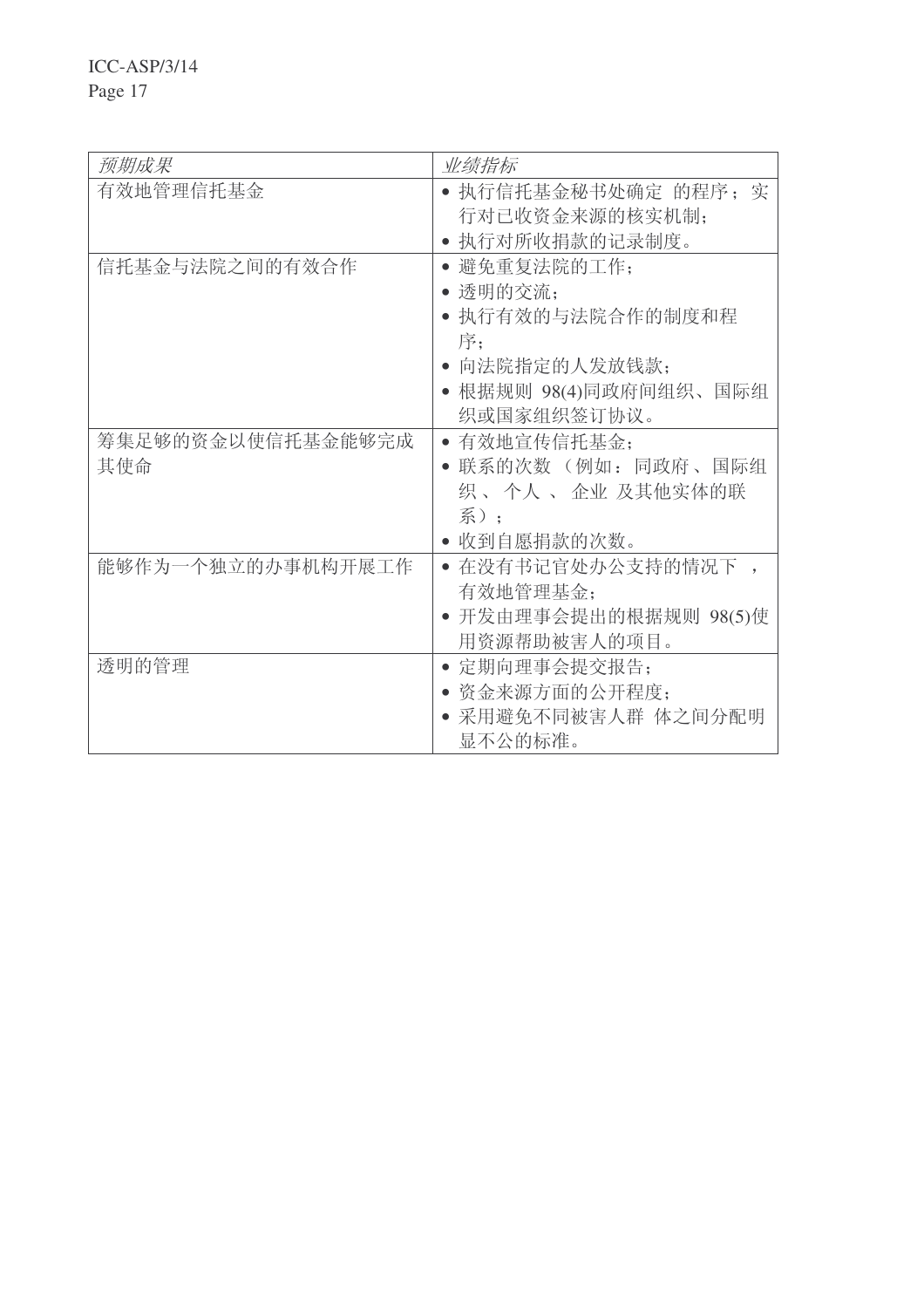最后产出

- 向理事会提供专业支持;
- 信托基金所有日常管理工作的平稳运行:
- 有效地宣传被害人信托基金:
- 有效地将赔偿金发放给被害人。

### 为被害人信托基金秘书处提议的 2005 年预算

资源需求

| 项目       | 2004年<br>职位表 | 2005年<br>职位表   |                | 提议的2005年预算     | (千欧元)          |    |                |
|----------|--------------|----------------|----------------|----------------|----------------|----|----------------|
|          |              |                | 有条             |                |                | 有条 |                |
|          |              | 核心             | 件的             | 合计             | 核心             | 件的 | 合计             |
| 专业人员     | $\Omega$     | 5              | $\Omega$       | 5              | 568.3          |    | 568.3          |
| 一般事务人员   | $\Omega$     | $\overline{2}$ | $\Omega$       | $\mathfrak{2}$ | 111.4          |    | 111.4          |
| 人员分项合计   | $\theta$     | 7              | $\overline{0}$ | 7              | 679.7          |    | 679.7          |
| 一般临时协助   |              |                |                |                | 10             |    | 10             |
| 其他人员分项合计 |              |                |                |                | 10             |    | 10             |
| 旅行       |              |                |                |                | 92.65          |    | 92.65          |
| 招待       |              |                |                |                | 3.29           |    | 3.29           |
| 合同性服务    |              |                |                |                | 27.598         |    | 27.598         |
| 一般业务费用   |              |                |                |                | 74.5           |    | 74.5           |
| 物品和材料    |              |                |                |                | $\overline{4}$ |    | $\overline{4}$ |
| 家具和设备    |              |                |                |                | 412.035        |    | 412.035        |
| 周转金      |              |                |                |                | 100            |    | 100            |
| 非人员分项合计  |              |                |                |                | 714.073        |    | 714.073        |
| 次级方案合计   |              |                |                |                | 1,403.773      |    | 1,403.773      |
|          |              |                |                |                |                |    |                |

为了确保有效地管理被害人信托基金, 秘书处需要配备足够的人员, 这些人员的能力和 知识对于处理被害人赔偿方面的日常工作将是至关重要的。在这方面, 秘书处的工作量预计 将会很大。

在 2005 年, 预计秘书处将酌情按照 ICC-ASP/1/Res.6 号决议附件向理事会提供支持, 以 使其在执行任务时能正常履行职能,其中包括:

- − 建立一种工作程序, 确保公众了解信托基金 以及法院管辖权内的被害人的困难境 况:
- − 同各国政府、国际组织、个人、企业和其他实体建立联系,以便为信托基金争取自 愿捐款;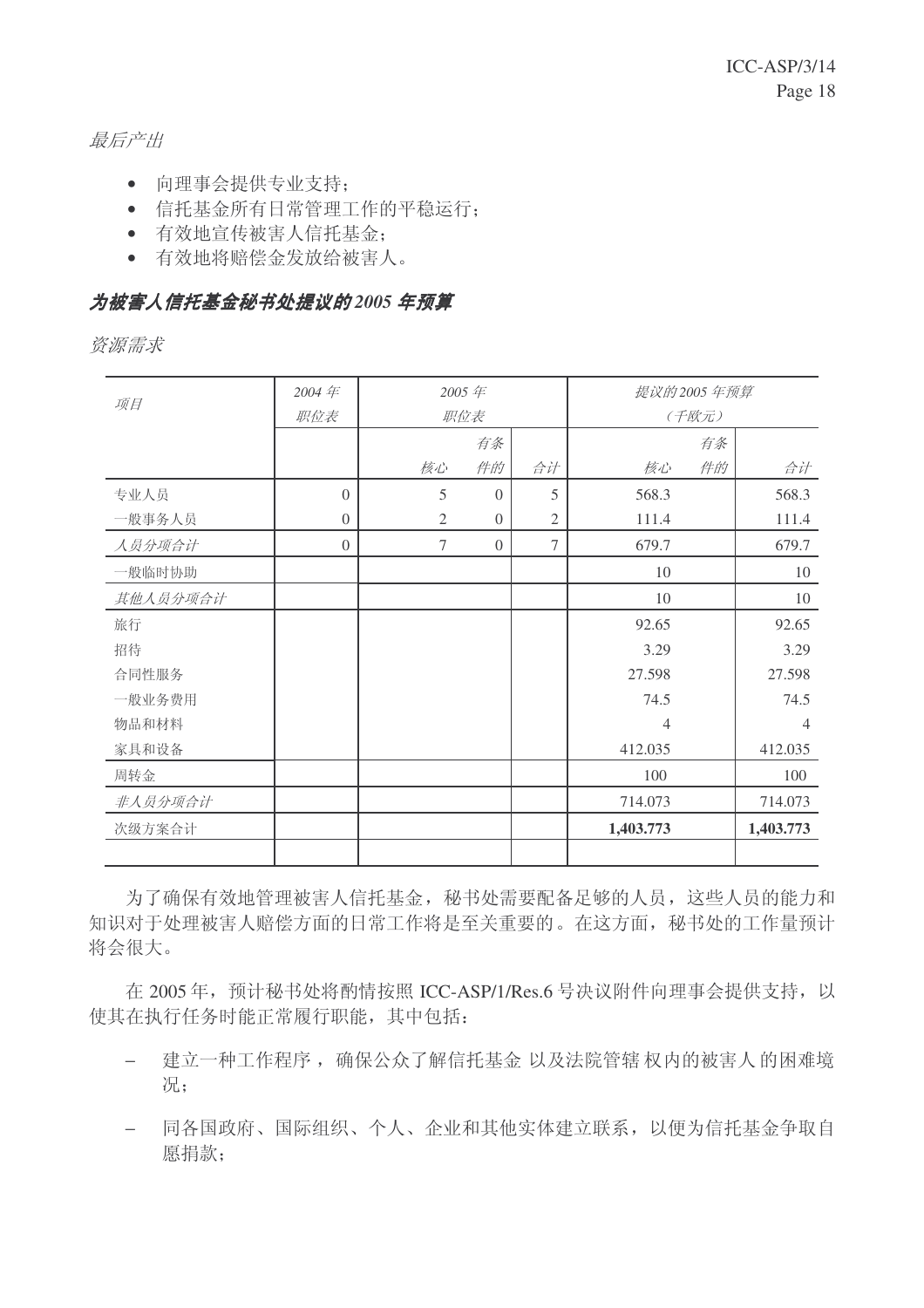- − 管理与资金接收有关的所有业务问题;
- − 建立有助于核实已收资金来源的机制;
- − 为拒收被认为不符合法院原则的自愿捐款制订标准;
- − 为指定用途的自愿捐款建立一项制度:
- 协助理事会审查自愿捐款的性质和水平;
- − 就有关问题同书记官长办公室、被害人参与和赔偿科、法院的其他机关以及其他组 织和机构进行沟通:
- − 协助理事会依照《程序和证据规则》规则 148 和 221 提出有关财产和资产处置的书 面或口头意见:

### (i) 人员要求

核心资源

人员费用: \*

| 级别      | 数额       |
|---------|----------|
| $D-1$   | 159,000€ |
| $P-4$   | 129,900€ |
| $P-3$   | 98,800€  |
| $P-2$   | 81,800€  |
| $G-6/5$ | 55,700€  |

\* 这些专业职位和一般事务职位的费用数字是 以 2005 年标准薪资费用为基础的。.

一*名执行主任 (D-1)* 

任职人负有全面的执行责任, 将负责指导并协调被害人信托基金一般性和专门的政策、 计划及活动。该任职人将按照理事会的指示,管理秘书处的工作,实现基金的中期和长期总 体目标和要求。

其职责将句括:

- 制定指导方针,以指导对赔偿以及信托基金及其秘书处的职能、结构和活动等问题 提出法律意见或咨询意见,并监督这些指导方针的执行;
- 对制定并实施信托基金的 宣传和外延活动以及 付款计划讲行指导和/或提供指导方 针;
- − 提供并确保基金计划和活动的最高质量标准和效益标准: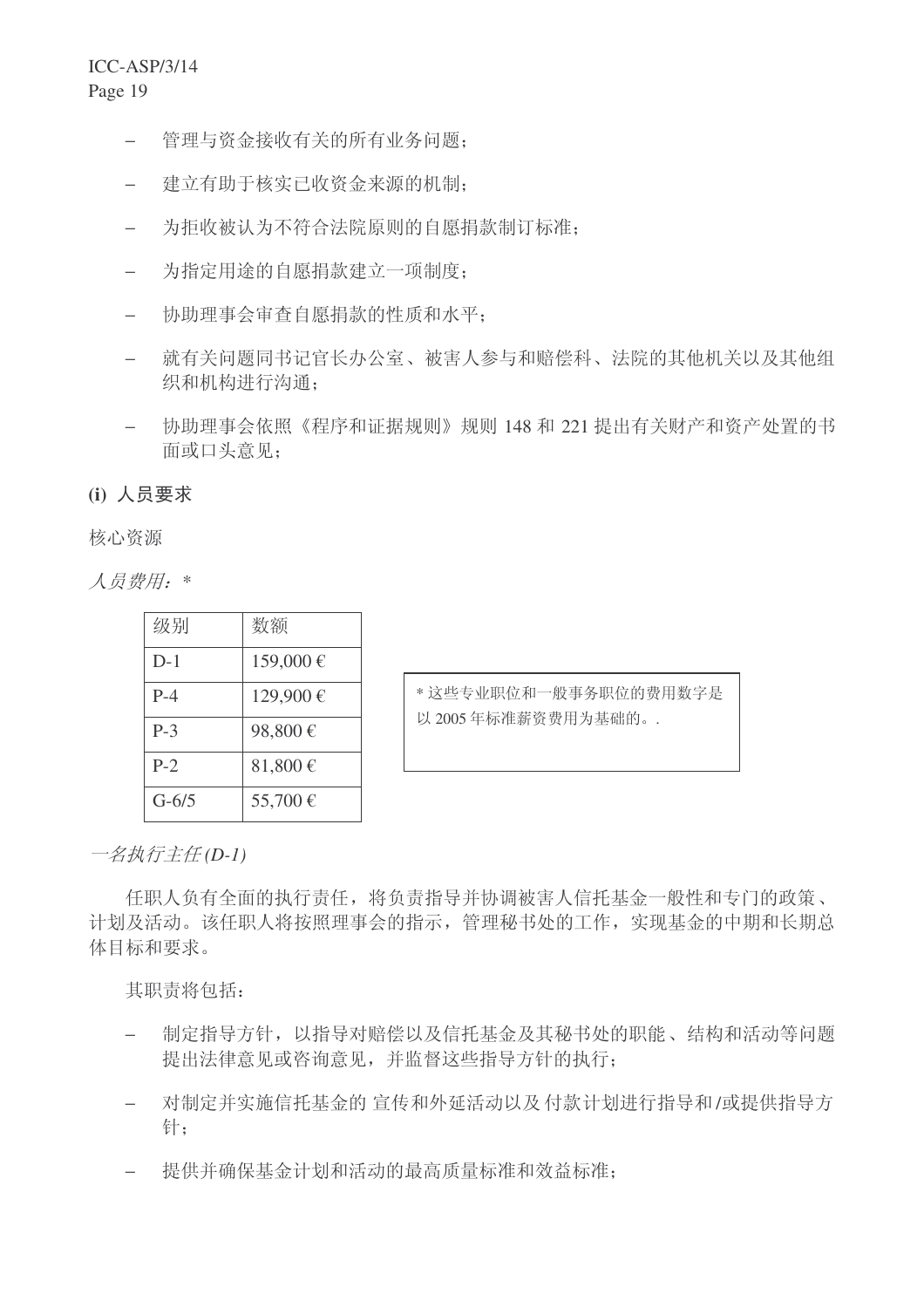- 就解决同基金所有的管理问题有关的程序和实质性问题,向理事会提出建议和提供 帮助,并代表基金秘书处出席立法、跨学科和机构间的会议:
- 拾导基金的各项计划和活动,并酌情与国际刑事法院各机关相结合讲行这些活动:
- − 开展磋商活动并参与同缔约国和其他组织高层代表讲行的谈判: 代表本组织参加其 他组织和机构的会议;
- − 分析、协调、制定、批准、提交预算和人事建议,并就此进行谈判以及提出正当理 由, 而且对人员和合同性服务资源进行管理。

一名筹资于事(P-4)

筹资于事将寻找并确定新的机会,而且将推进同捐助者的关系以便获得最佳的收入。该 职位的责任包括: 确定筹资种类并制定将要实施的计划 /活动, 编排筹资时间表, 对愿意协 助筹资的志愿团体提供建议和指导,做好筹资记录并提出想法和成功的筹资来源。这一职位 的任职人将同广泛的拥护者团体一起开展工作。

#### 一名财务管理专家(P-3)

财务管理专家将为信托基金秘书处做财务记录并确保所有的内部控制程序均在基金内部 得到执行。任职人将负责确保采用恰当的会计方法、程序并进行恰当的活动和会计控制。他 或她将管理信托基金收到的或转给信托基金的资金, 包括对这些资金进行记录、用其付款和 投资。任职人将创立一个系统将资金按其不同来源分开, 并将负责跟踪所有的付款。他或她 还将负责安排金融事务。任职人将就理事会制定的项目的经济可行性提出咨询意见。

#### 一名联络和外征活动干事(P-3)

候选人将在法院以及通过实地机构成为信托基金和被害人之间的主要联络人。任职者将 负责制定并实施宣传计划和外延活动,以使人们特别是检察官办公室开展调查的地区更好地 了解被害人信托基金和其他有关方面的目标和活动。任职人将建立起秘书处与被害人、他们 的家属和代理人、地方和区域当局、民间社会组织及律师之间的合作关系。

#### 一名准法律干事(P-2)

该职位的任职人将在执行主任的监督下制定管理和有助于被害人信托基金活动及计划的 程序。他或她将向理事会主席提供支持。该职位需要对赔偿方面的复杂法律问题以及信托基 金职能、结构或活动方面的问题进行实质性研究。其中包括编写背景材料,例如研究论文、 报告、法律意见以及信件。准法律于事将组织并安排一般性会议、研讨会和有关的工作会 议。必要时, 任职人将帮助被害人和被害人群体以及被害人的代理人。任职人由于承担着上 述这些责任, 将经常地与被害人、被害人群体、地方协会、律师协会、非政府组织和代表被 害人及其家属的律师讲行联系。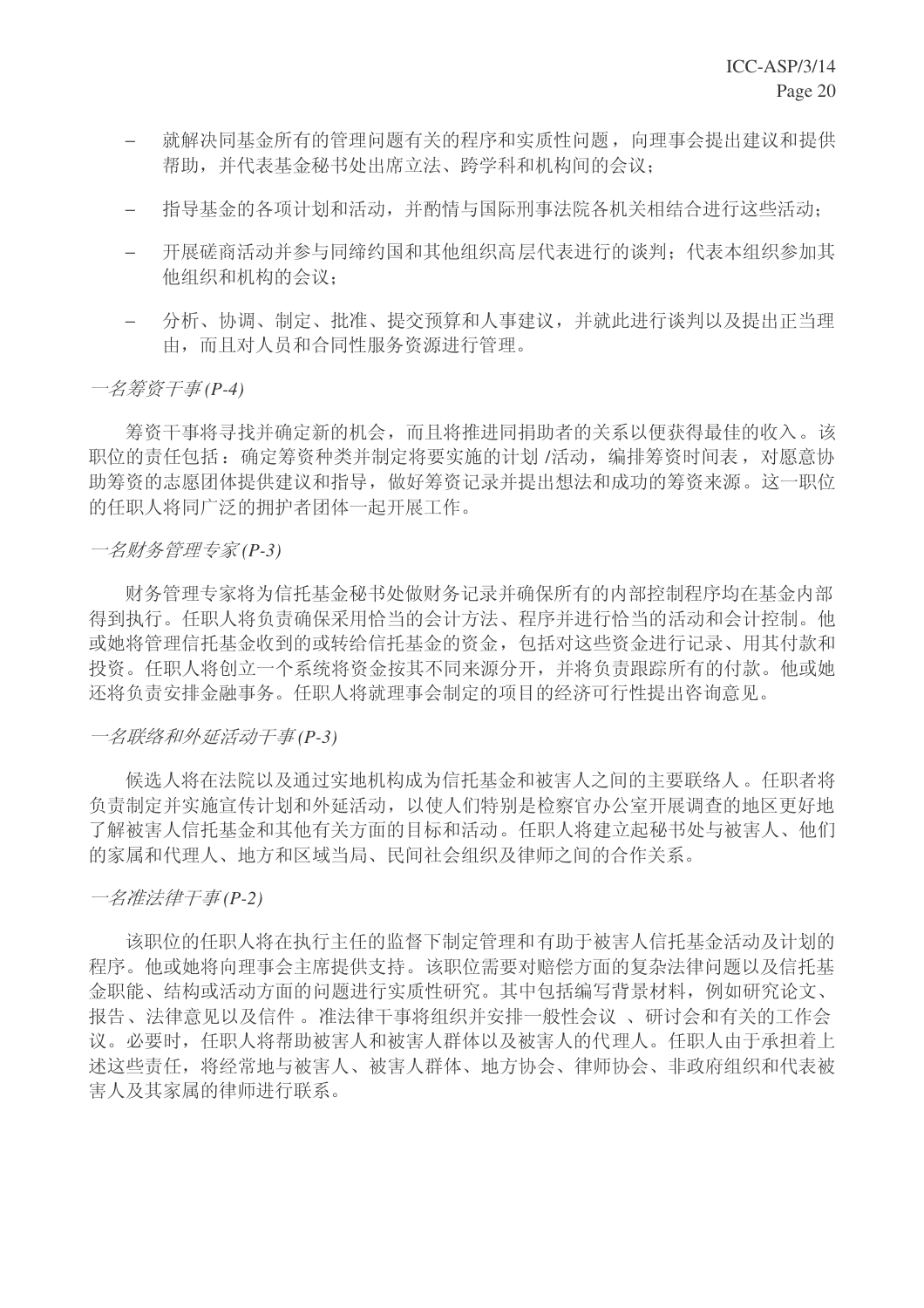ICC-ASP/3/14 Page 21

一名计算机信息系统专家(G-6)

该职位的工作包括为秘书处规划、设计、开发、安装调试并维护计算机信息系统。任职 人员将负责准备可行性研究报告,分析并改进现有的应用软件,维护系统软件,设计并编写 计算机程序和数据信う赞称将在清更新并维护数据的结构和可存取性。他或她将就通过赔 偿申请表收集到的信息同书记官处,特别是同被害人参与和赔偿科进行联系。另外,他或她 将向用户提供 操作支持并告诉他们哪些硬件和软件最适合于秘书 处将要完成的各种不同任 务。任职人将对用户进行培训并为其进行系统演示。

一名行政助理(G-5)

行政助理将在执行主任的管理下,为秘书处提供行政和秘书支持。他或她将负责追踪并 监测同秘书处有关的所有拨款和支出:同书记官处的有关科室密切合作来完成秘书处行政方 面的任务; 完成编制预算文件的工作; 向秘书处的工作人员介绍一般性行政事项; 检查信件 和文件的风格及语法是否完整和准确。其他的责任还有通过安排执行主任同法院内外官员的 会晤/约会来协调执行主任的工作安排计划; 做好工作文件的归档管理; 监测来信。

一般临时协助

为了组织理事会每年一次的会议, 将有三个月的时间需要一般临时协助, 所需要的人员 将负责会议的后勤和准备工作。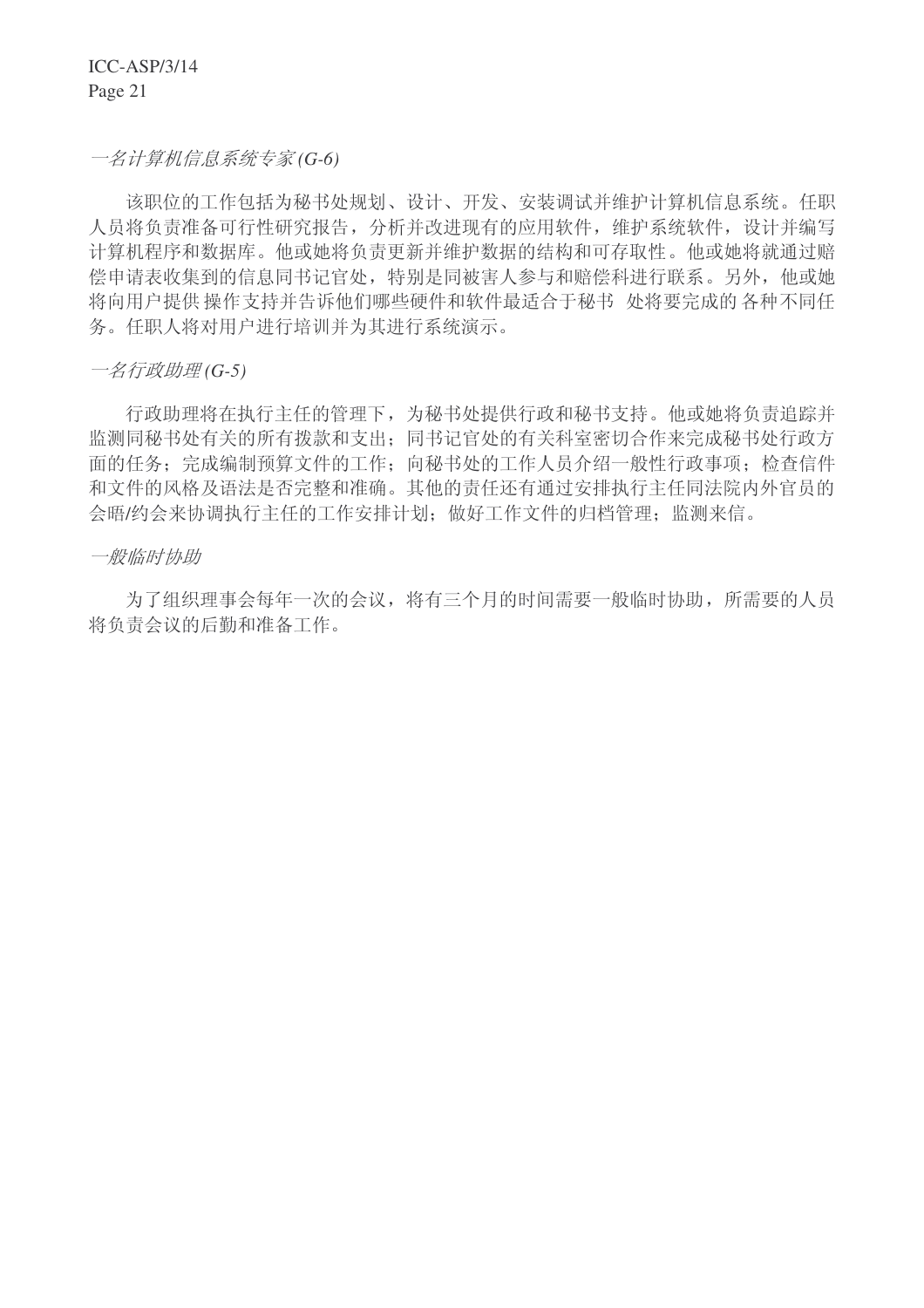### (ii) 非人员需求

核心资源:

建立一个办公室的费用(一般事务需求):

家具和设备的费用需要全部列入预算。7个人在秘书处工作需要的费用如下:

|             |                |         | 每一项目       |
|-------------|----------------|---------|------------|
| 项目          | 数量             | 单价 (欧元) | 总价(欧<br>元) |
| 办公家具        |                |         |            |
| 工作台         | $\overline{7}$ | 2,650   | 25,650     |
| 文件柜         | 8              | 440     | 3,520      |
| 书柜          | 5              | 165     | 825        |
| 公告板         | $\overline{4}$ | 55      | 220        |
| 小计          |                |         | 30,215     |
| 会议场所(一个)    |                |         |            |
| 桌子          | 1              | 1,190   | 1,190      |
| 椅子          | 10             | 190     | 1,900      |
| 衣帽架         | 1              | 140     | 140        |
| 小计          |                |         | 3,230      |
| 档案室         |                |         |            |
| 桌子          | 1              | 1,190   | 1,190      |
| 椅子          | $\overline{2}$ | 190     | 380        |
| 储藏柜 (可锁、钢制) | $\overline{4}$ | 880     | 3,520      |
| 碎纸机(中号)     | 1              | 2,200   | 2,200      |
| 小计          |                |         | 7,290      |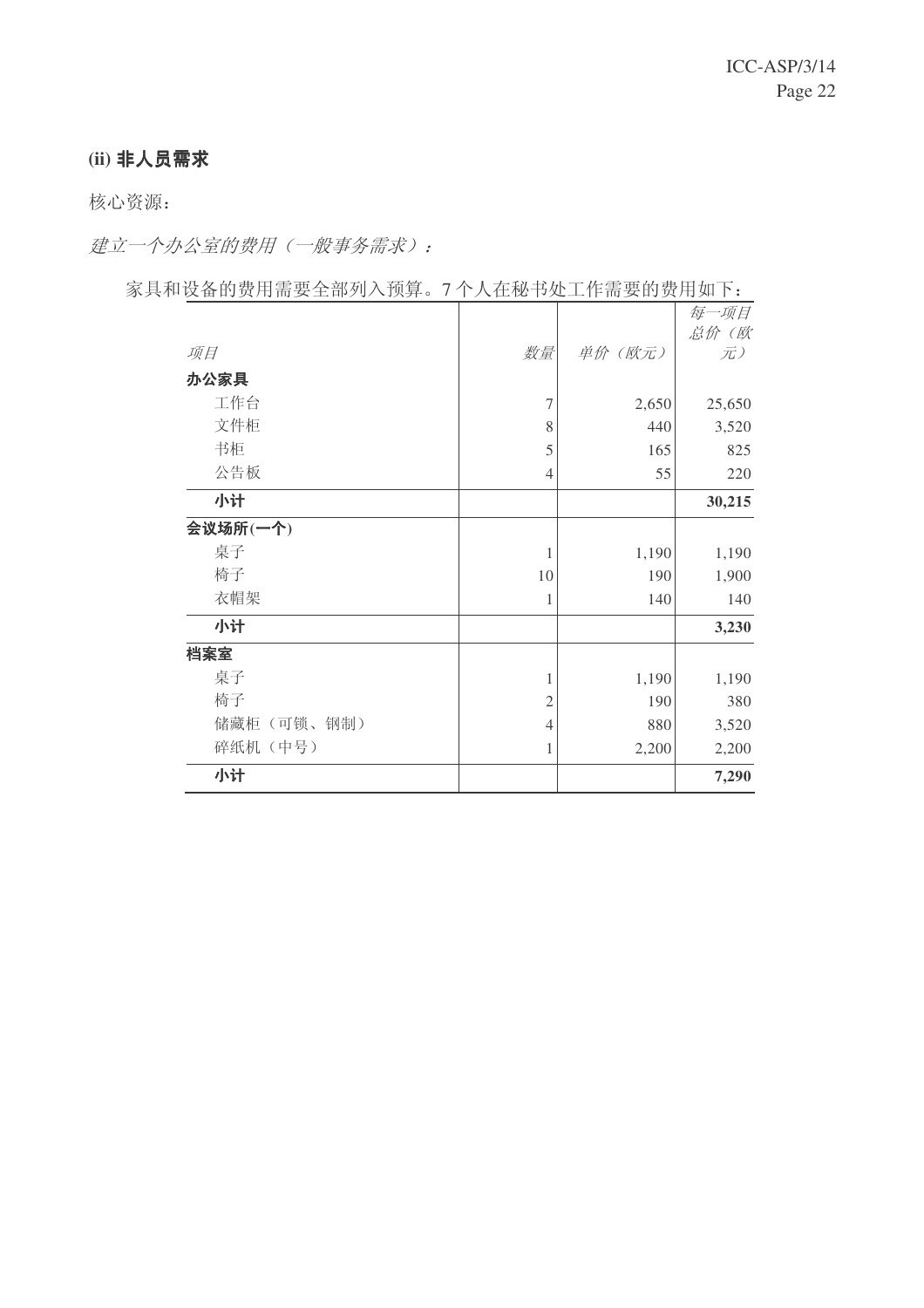信息技术需求

| 项目                    | 数量             | 元)      | 单价 (欧 每一项目总价<br>(欧元) |
|-----------------------|----------------|---------|----------------------|
| 计算机1                  | 9              | 1,700   | 1,5300               |
| 打印机                   | 5              | 500     | 2,500                |
| 笔记本电脑                 |                | 2,600   | 2,600                |
| 软件(防病毒,<br>微软 Office) | 9              | 500     | 4,500                |
| 网络服务器                 |                | 30,000  | 30,000               |
| 便携式装置                 | $\overline{c}$ | 600     | 1,200                |
| 复印/扫描/传真一体机           | $\overline{c}$ | 5,000   | 10,000               |
| 移动电话及话费               | 3              | 400     | 1,200                |
| 交换机和电话机               | 8              | 500     | 4,000                |
| 与 ICC 网连接             |                | 30,000  | 30,000               |
| 另外的办公自动化设备维修合同        |                | 20,000  | 20,000               |
| 数据库2                  |                | 250,000 | 250,000              |
| 小计                    |                |         | 371,300              |

<sup>1</sup> 预计秘书处将有两个实习生职位。

 $^{-2}$ 数据库需要的资金, 计划通过捐赠解决, 但是现在正在寻找其他的办法。这一数字是建立一个数据库所需要 的最低数额。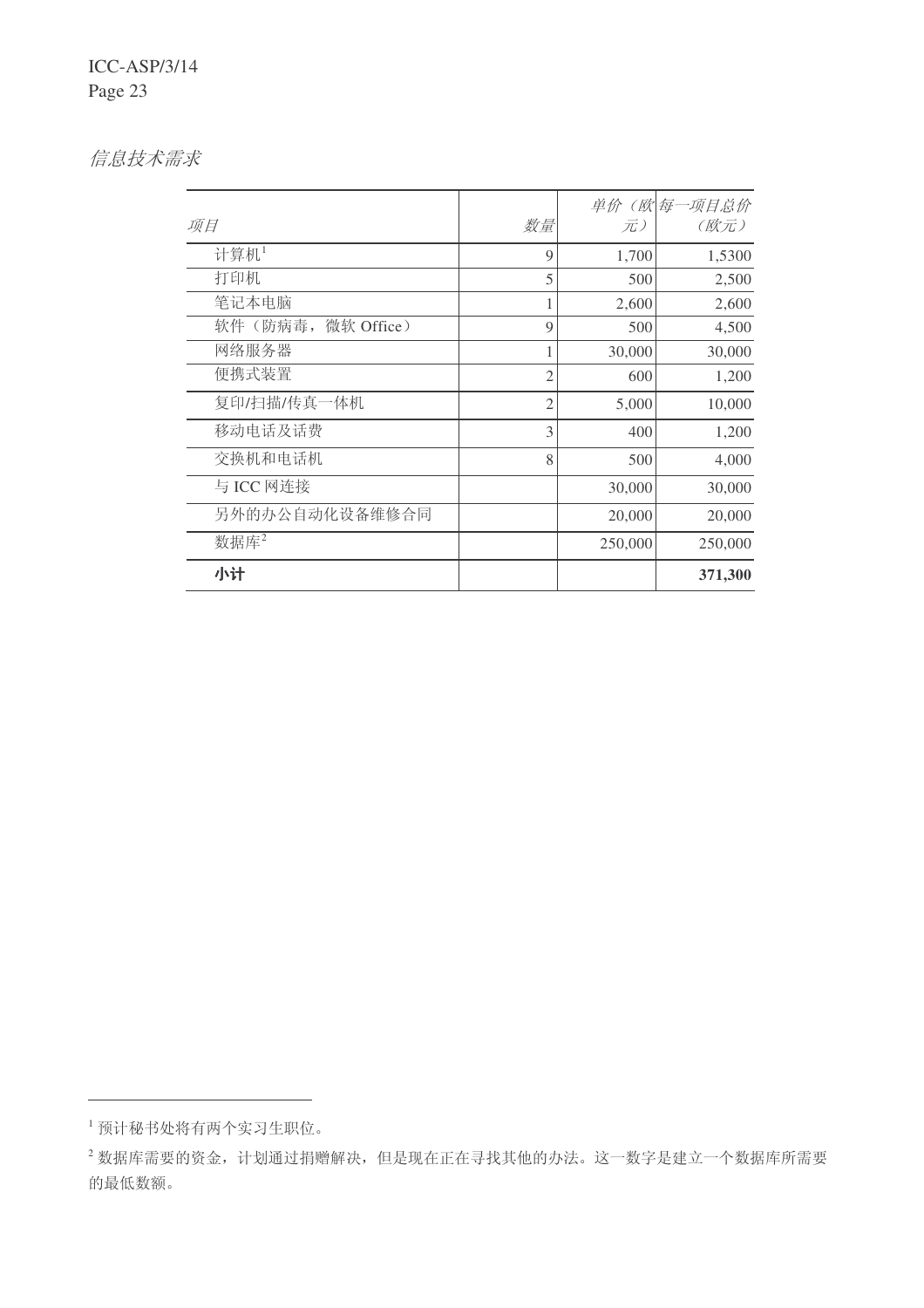**其他费用** 

| 费用(估算数)                   | 需求<br>(欧元) |
|---------------------------|------------|
| 建筑物费用                     |            |
| 办公场所租金 (200平方米)           | 2,5000     |
| 一般业务费用(清洁、建筑物保险           |            |
| 等)                        | 7,500      |
| 电信费                       | 2,000      |
| 办公用品                      | 4,000      |
| 杂费 (礼宾、人员旅费等)             | 40,000     |
| 文件翻译/秘书处                  |            |
| 120 页 (按正常标准每页 [=300 字]45 |            |
| 欧元计算)                     | 5,400      |
| 与专家磋商 (需要为与 3名专家举行 2      |            |
| 次磋商会提供每日生活津贴 、旅费和         |            |
| 终端费用)                     | 14,400     |
| 一般临时协助(组织会议)共3个月          | 10,000     |
| 周转金 $3$                   | 100,000    |
| 小计                        | 208,300    |

### 理事会会议

根据 ICC-ASP/1/Res.6 号决议附件第 2 段, 理事会成员以个人身份无偿地开展活动。但 是对于 2004年4月 20、21、22日举行的被害人信托基金理事会第一次会议的费用, 法院在 2004年的方案预算中安排了款项以支持理事会的第一次会议。

2005 年由于设立了被害人信托基金秘书处, 建议安排相应的预算拨款用于组织 理事会 会议, 其中有一次必须在海牙举行<sup>4</sup>, 这样理事会便可以利用法院的设施。下面列出了在海 牙召开一次理事会会议需要考虑的有关费用。除了组织一次理事会会议之外,相关的预算款 项还包括了到实地的旅费。

 $3$ 包括同可能举行的电话会议有关的全部费用。更多的情况请见附录1,电话会议方案(b)是最合理的。

<sup>4</sup> 请注意, 根据第6号决议附件第4段: "理事会在法院所在地开会, 至少每年一次"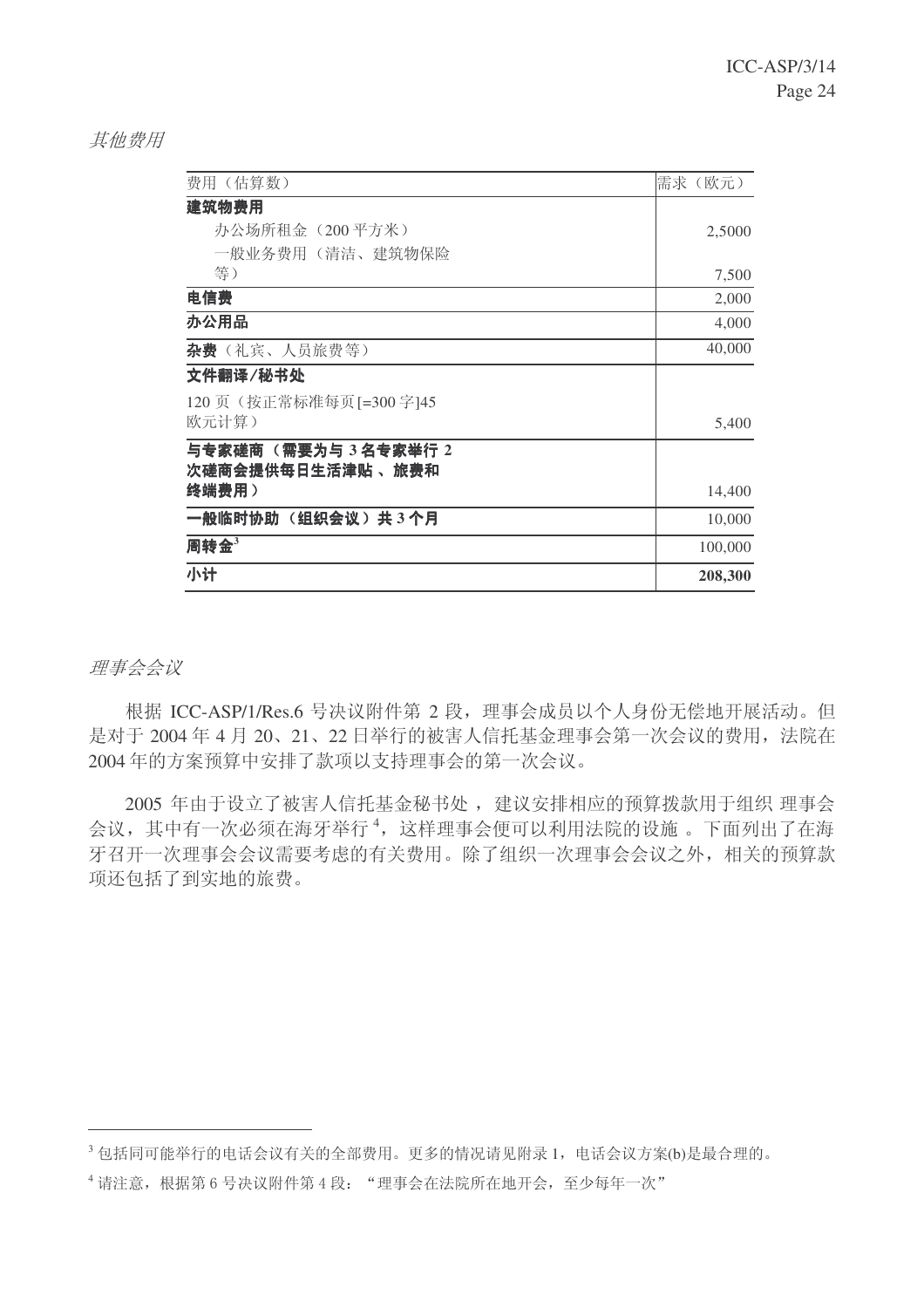ICC-ASP/3/14 Page 25

### (i) 理事会在海牙的会议

必须考虑以下费用:

• 交通, 公务舱:

| 到海牙的往返机票 | 以欧元计算的大约价格 |
|----------|------------|
| 从安曼      | 1,750      |
| 从开普敦     | 3,714      |
| 从圣荷寨     | 2,534      |
| 从华沙      | 831        |
| 从巴黎      | 550        |
| 小计       | 9,379      |

• 其他费用

(a)

| 住宿费<br>5人2晚旅馆费 | 2,968 |
|----------------|-------|
| 终端费用           | 600   |
| 小计             | 3,568 |

| i |                  |             |
|---|------------------|-------------|
|   | I<br>٠<br>$\sim$ | I<br>I<br>I |

| 笔译和口译服务                                 |        |
|-----------------------------------------|--------|
| 2天的外部会议口译(英文、法文)每人<br>每天376欧元+旅费(900欧元) | 6,608  |
| 记录: 每小时220欧元                            |        |
| 2天会议的英文和法文                              | 7,040  |
| 会前文件翻译: 100页                            | 8,550  |
| 会议期间文件: 15页                             |        |
| 会后文件: 75页                               |        |
| (按正常标准每页[=300字]45欧元计算)                  |        |
| 小计                                      | 22,198 |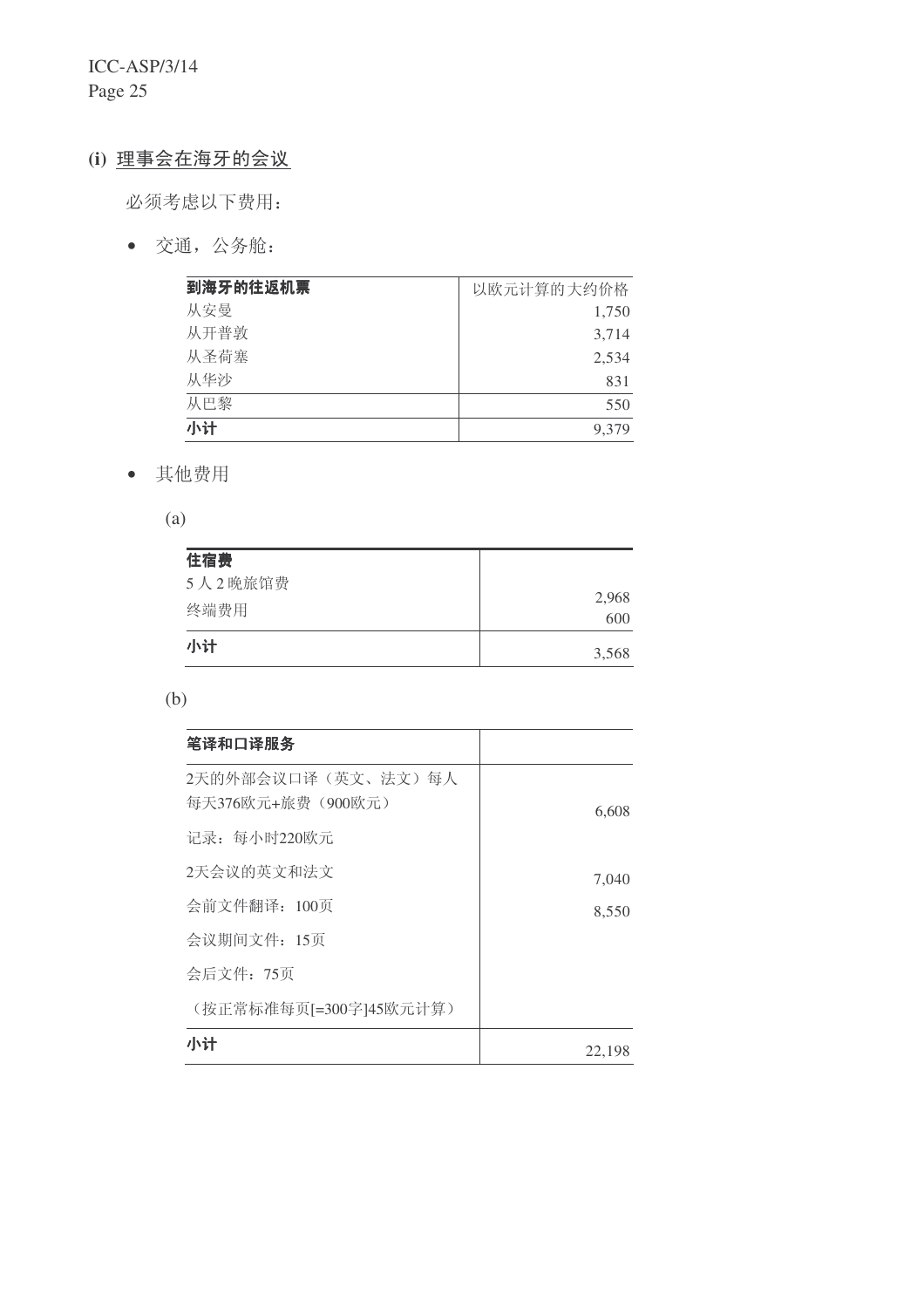(c)

| 招待费        |        |
|------------|--------|
| 招待服务       | 290    |
| 晚饭 (15人1天) | 1,000  |
| 午饭 (15人2天) | 2,000  |
| 小计         | 3,290  |
|            |        |
| 一次会议共计     | 38,435 |

### (ii) 到实地的旅行

必须考虑以下费用:

| 到乌干达:七人去一次 5 天时间,包                                                            | 以欧元计算的大约 |
|-------------------------------------------------------------------------------|----------|
| 括2名秘书处人员、1名翻译、2名警                                                             | 价格       |
| 卫人员、2 名理事会成员                                                                  |          |
| 机票+额外税+每日津贴+终端费用                                                              |          |
| $3,000+99+(5x172)+120 = 4,079x7 =$                                            | 28,553   |
| 和车                                                                            |          |
| 每天 100 欧元 x5=                                                                 | 500      |
| 不可预见的费用 =                                                                     | 2,000    |
| 到刚果民主共和国 : 七人去一次 5 天<br>时间,包括2名秘书处人员、1名翻<br>译、2 名警卫人员、2 名理事会成员+<br>一次在当地旅行的费用 |          |
| 机票+额外税+每日津贴+终端费用                                                              |          |
| $3,000+99+(5x171)+120=4,074 \times 7=$                                        | 28,510   |
| 和车                                                                            |          |
| 每天 100 欧元 x 5                                                                 | 500      |
| 当地旅行                                                                          |          |
| $(200x7 = 1,400)+(120x7 = 840) =$                                             | 2,240    |
| 杂费,包括租用会议室                                                                    | 3,000    |
|                                                                               |          |

| 到实地旅行费用共计 | 65.303 |
|-----------|--------|
|-----------|--------|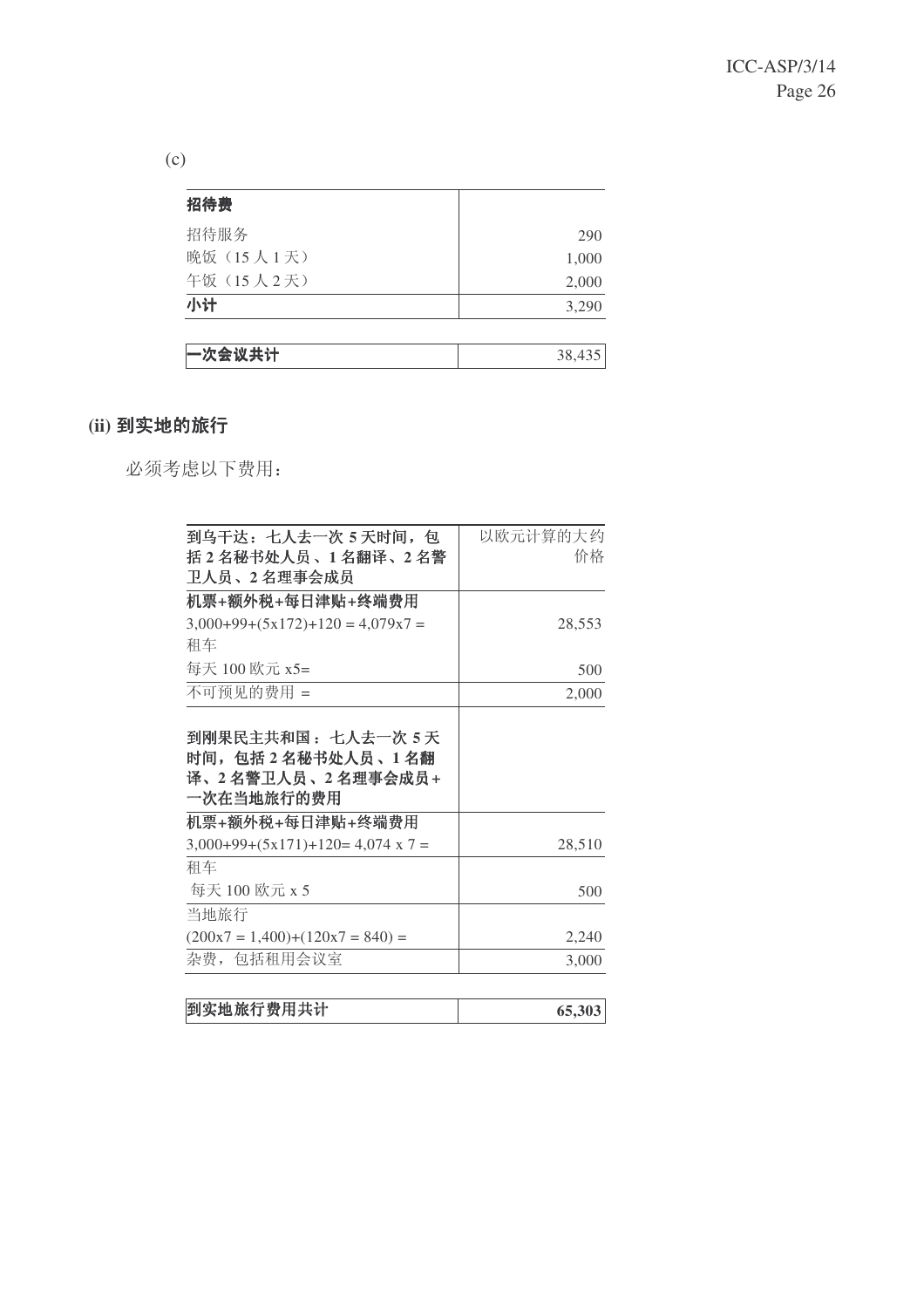### **附录1**

### 建议: 电话会议和视频连接

#### 电话会议

#### (a) 租用设备(服务)

仅一次电话会议:

根据这个方案将利用现有的模拟线路。 已同装配预审室的公司做出了一个参考预算(所以, 预算是以预审室作为基础的)。

预算的数额还包括了受到大力推荐的合作伙伴的当地支持费用。

和金、概念验证费、检测费、支持费: 2.000.00 欧元(用于5名远程参加者: 本地的参加者 以及口译将在预审室内)。电话的费用没有包括在内。会议的国际电话费为每分钟 1.39 欧 元 (每小时 83.40 欧元)。

| 国际电话贺 |         |  |
|-------|---------|--|
| 国家    | 价格 (欧分) |  |
| 法国    | 5       |  |
| 南非    | 29      |  |
| 波兰    | 15      |  |
| 约旦    | 57      |  |
| 哥斯达黎加 | 33      |  |

䰙⬉䆱䌍

合计: 每小时 2,083.40 欧元

#### (b) 购买设备 (主要设备和服务)

从长远的角度来讲, 我们推荐这种方案, 因为这种基础设施将用于其他的会议(例如在秘书 处成立之后)。

硬件配置略有不同, 法院必须订购不同的线路(ISDN)。

硬件(主要设备,每个房间): 8,000.00 欧元 硬件装配(服务,每个房间): 1,000.00 欧元 线路装配 (5 条线路-1 个房间, 1 次): 540.00 欧元 线路使用费用 (5 条线路-1 个房间, 每年费用): 1,560.00 欧元

一个房间费用总计: 11,100.00 欧元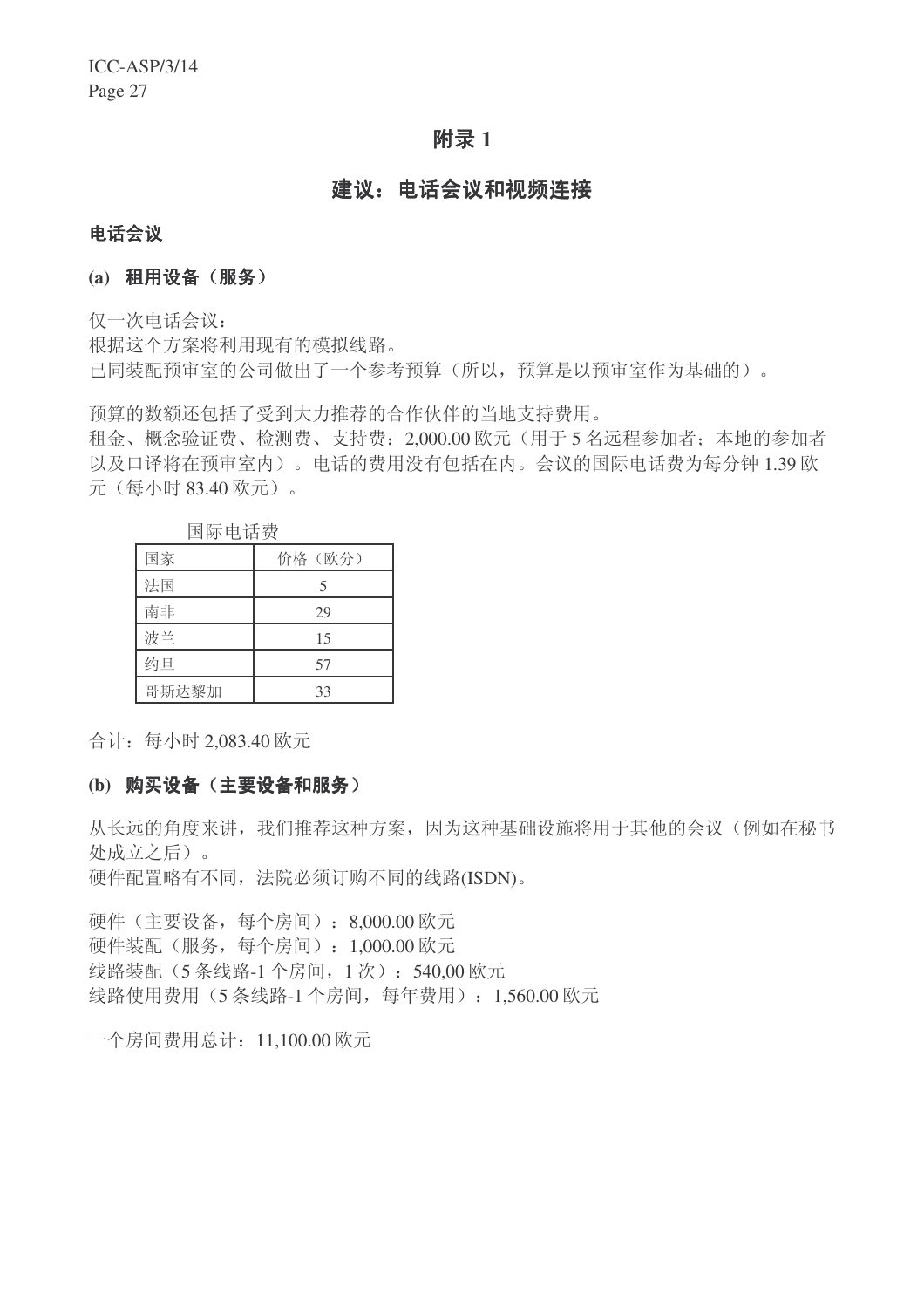### (c) 会议基础设施(服务)全部外包

仅一次电话会议:

外包公司将负责基础设施, 基础设施是在国际刑事法院办公大楼以外的地方。所有的参加者 都将是远程与会者(将要拨通一个号码或接收电话)。该公司负责用虚拟系统将所有与会者 连接在一起。

该公司用不同的频道提供多语种同声传译服务。

大概的预算: 2,000.00 欧元

外包是最便宜的方案(对于一次会议来说),因为如果我们租用设备(方案"a"),也必 须付电话费。

两个小时的电话费大约为: 2.166.80

#### 电视会议

#### (d) 外包电视会议

(同声传译不包括在内)

将租用专门的演播室,与会者必须到演播室中去。这样,主要的组织工作就有可能是由 第三方来进行,而只需要国际刑事法院给予很少量的支持。我们将需要在6个国家的主要城 市和用演播室:

演播室租金 6 个演播室 x500 欧元/小时=3,000.00 欧元/小时 (巴黎、华沙、约翰内斯堡、圣何塞、安曼、海牙)

电视会议多点控制室 6x45 欧元/小时=270.00 欧元/小时 (电视会议端口-每个地点一个)

大概的电话费(电视会议使用 ISDN):

| 自巴黎    | 38.77 €/小时  |
|--------|-------------|
| 自华沙    | 166.97 €/小时 |
| 自约翰内斯堡 | 36.10 €/小时  |
| 自圣何塞   | 372.60 €/小时 |
| 自安曼    | 609.55 €/小时 |
| 自海牙    | 23.71 €/小时  |

共计: 5023,00 欧元/小时+1000 欧元

(不考虑会议时间的长短,包括了协调和连通测试的费用)。